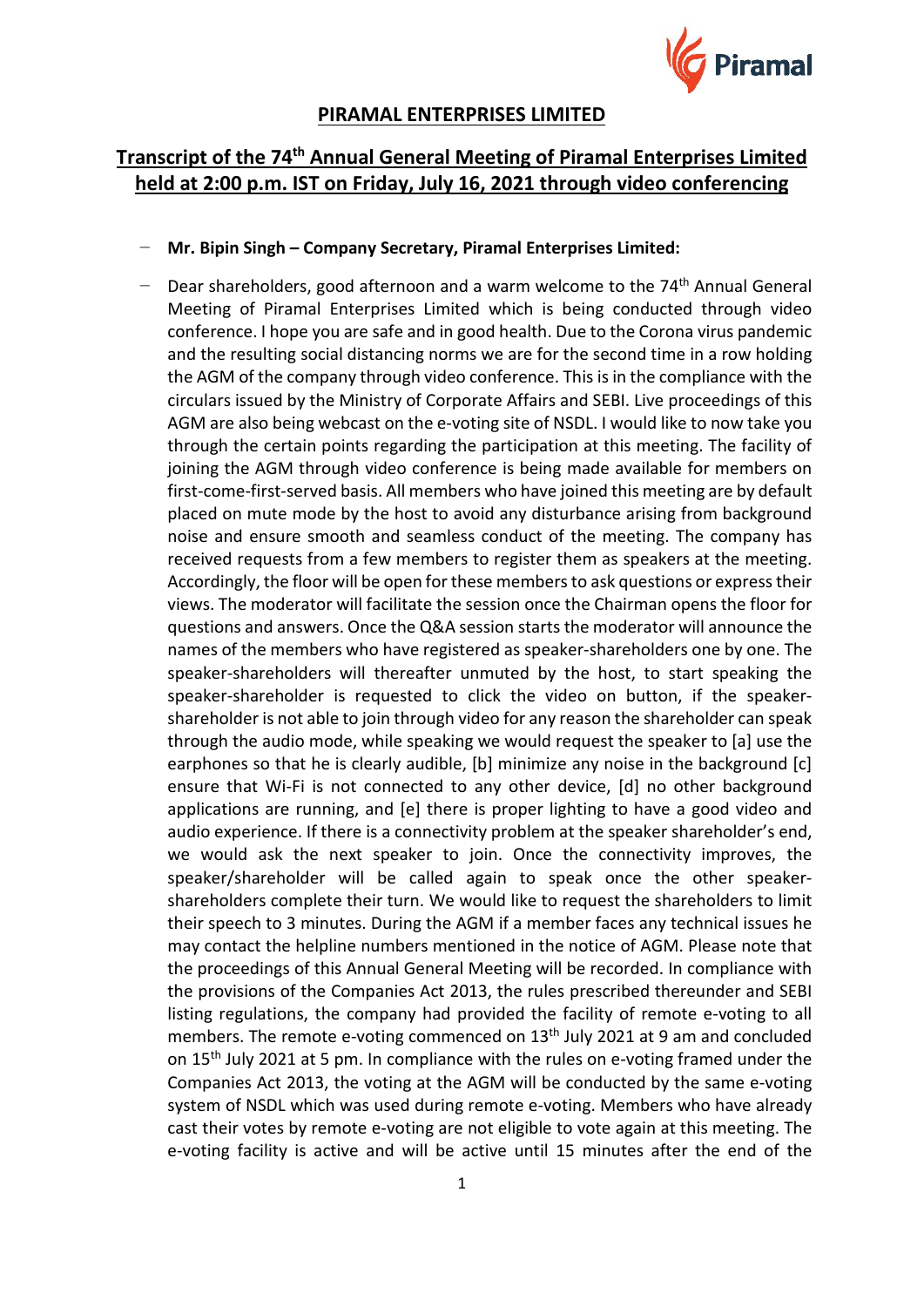

discussion on the resolutions. Members who have not cast their vote may please go to the e-voting page of the website of NSDL and cast their votes while watching the proceedings of the meeting. Mr. Bharat R. Upadhayay, practising company secretary, failing him, Mr. Bhaskar Upadhyay, practising company secretary has been appointed as the scrutinizer for the remote e-voting and the e-voting at the AGM. Since the AGM is being held through video conference and the resolutions mentioned in the notice of the AGM have already been put to vote through remote e-voting there will be no proposing or seconding of the resolutions. The results of the remote e-voting along with the results of the e-voting at the meeting will be declared by  $18<sup>th</sup>$  July 2021, and will be placed on the website of the company and NSDL and will also be communicated to the Stock Exchanges. I now hand it over to Mr. Ajay Piramal, Chairman of the company, over to you, sir.

- − **Mr. Ajay G. Piramal – Chairman, Piramal Enterprises Limited:**
- Namaskar, I am delighted to have an opportunity to speak to you. I welcome you all to the 74<sup>th</sup> Annual General Meeting of our company.
- − Some of us have felt the pandemic even more acutely with the loss of our family members, relatives or friends. I wish all the strength and fortitude to deal with our loss in these challenging times. I hope you are all keeping safe and well.
- − As a requisite quorum is present for the Annual General Meeting, I call the meeting to order. Members of the board present here today are, the Chairman of the Audit and Risk Management Committee and the Nomination and Remuneration Committee, and our senior most member, Mr. Vaghul, Dr. Swati Piramal, our Vice Chairperson, Ms. Nandini Piramal, our Executive Director, Mr. Anand Piramal, Mr. S. Ramadorai, Mr. Gautam Banerjee, Mr. Suhail Nathani, Ms. Anjali Bansal, Mr. Kunal Bahl, Mr. Khushru Jijina, our Executive Director, Mr. Rajesh Laddha, our Executive Director and Group CFO, and Mr. Vijay Shah. Mr. Deepak Satwalekar has expressed his inability to attend the AGM and has conveyed his regrets. Representatives of the statutory auditors and secretarial auditors are also present at this meeting. We have received authorized representations for 43.28% of the share capital from the corporate members which are valid and accepted by the company. Since there is no physical attendance of the shareholders, the requirement of appointing proxies is not applicable. The registers as required to be kept open for inspection at the AGM under the Companies Act, 2013, are open and available for inspection during the meeting, electronically on the NSDL website under the tab AGM documents. As a notice of the meeting is already circulated to the shareholders, with your permission I take the notice convening the meeting as read. The auditors' report does not contain any qualification, observation or comment on the financial transactions or matters which have any adverse effect on the functioning of the company. In accordance with the provisions of the Companies Act, 2013, the auditors' report is not required to be read out at the meeting. I will now proceed to provide you with key highlights of the financial performance of the company.
- Although the second Covid wave has impacted the recovery cycle that India was witnessing in the second half of FY21, the economic impact is nowhere close to what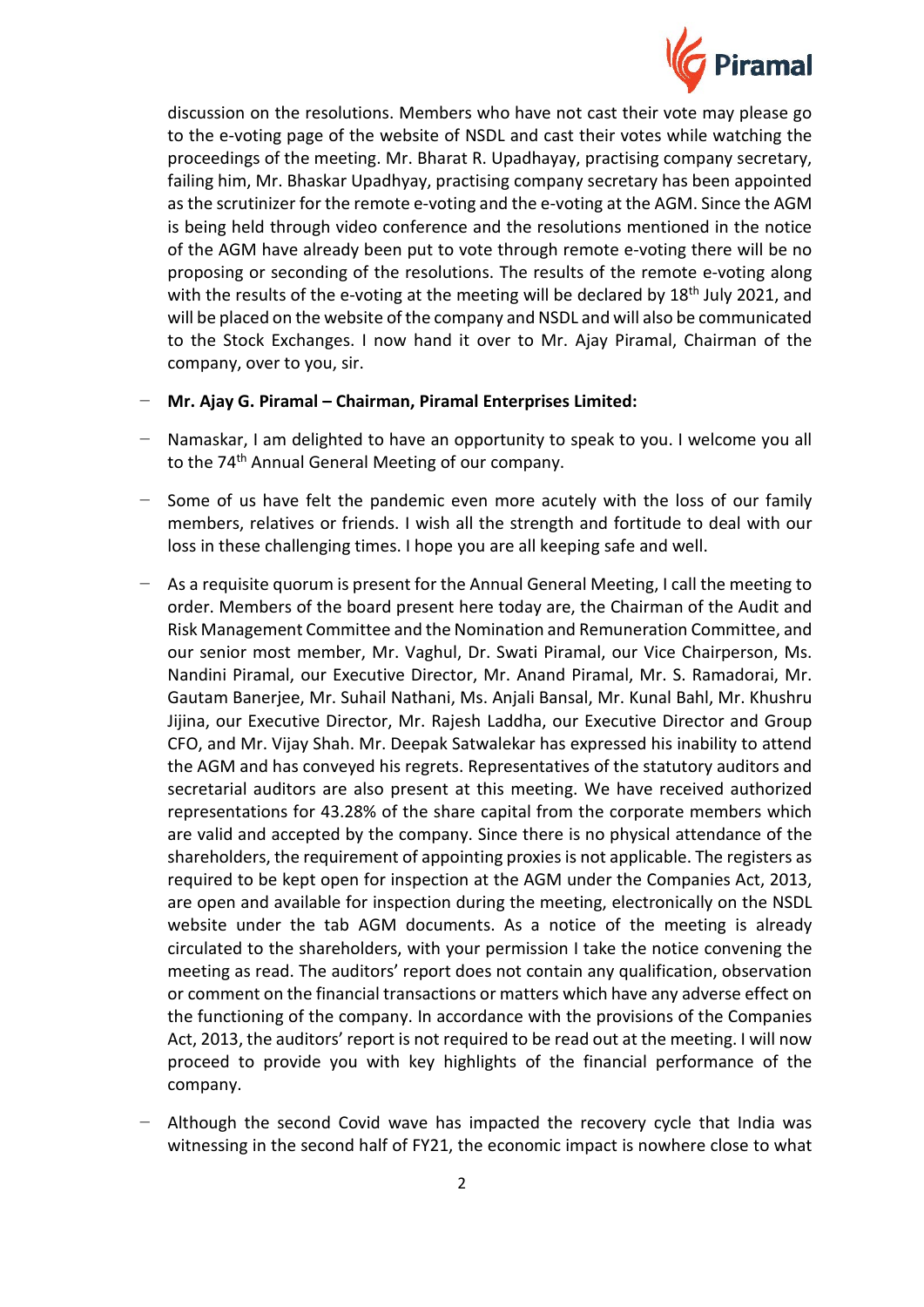

we saw during the peak of the first wave, as our country was better prepared this time than a year ago. Businesses had learnt to adapt to physical restrictions, government was judiciously imposing localized lockdowns to minimize disruptions. RBI and financial markets were better prepared to manage liquidity challenges. In addition the country is getting well prepared for future contingencies such as the  $3<sup>rd</sup>$  Covid wave, we are seeing a rapid pace of vaccination, over 32 crore doses have been administered. Indians receiving their first shot increased by 133% in June'21 compared to May. A higher spending on the health infrastructure including the National Digital Health Mission will improve health care services to the masses significantly. In fact from a long term perspective I feel more optimistic about the country's future. We added 87 billion US dollars to our foreign exchange reserves in FY21, foreign reserves exceeded 600 billion dollars which is a strong support to withstand global volatilities. Foreign portfolio investors showed high interest due to India's financial stable market conditions, favourable economic prospects and easy liquidity conditions, as a result net FDI inflows stood at 36 billion dollars in FY21 despite the pandemic. Growth in exports driven by strong global demand has now been higher at 12% compared to the same period in 2019. International agencies like the OECD estimate India to the fastest growing economy among G20 nations in 2021. The long term growth prospects over the next 3 to 5 years also remain optimistic at 7% plus. Continued policy reforms across sectors like manufacturing, construction, services, agriculture will enable an environment of economic growth with millions of jobs creation. We as a company are in the right sectors for the long term. In financial services it is an acknowledged fact that NBFCs play an important role in the growth of the Indian economy. With retail lending penetration at only 12% of India's GDP there is significant long term growth potential. NBFCs have been instrumental in providing retail credit to the unserved markets in the tier 2 and tier 3 cities owing to their deep understanding of target customer segments, use of technology and differentiated business models. However, since September 2018 due to the liquidity tightening followed by Covid 19 pandemic, several players have limited their credit exposure to these markets or completely vacated this space. As a result, a significant consolidation in this sector is leading to a decline in competition. We believe the current environment offers enough growth opportunities for well run, well governed and well capitalized NBFCs.

- The pharma sector during the uncertain times has emerged as one of the most important, safer and resilient industry. Pharmaceutical and health care companies play a vital role in ensuring the global supply of critical drugs amid rapidly changing environment, while also planning for new vaccines and therapeutics. Also the pharma sector globally is witnessing a structural shift with niche verticals such as CDMO, injectable generics are gaining prominence. Within India as well the pharma sector is poised for higher growth amidst rising preference for an alternate supplier as a part of the global supply chain. During the last two years we have demonstrated resilience and strength in our performance despite the year affected by the pandemic.
- On the back of our differentiated business models, our committed teams and agility of our organization we delivered a resilient P&L performance despite major headwinds faced in the last financial year. FY2021 revenue stood at 12800 crores and the normalized net profit of 2627 crores was broadly stable on a year to year basis. In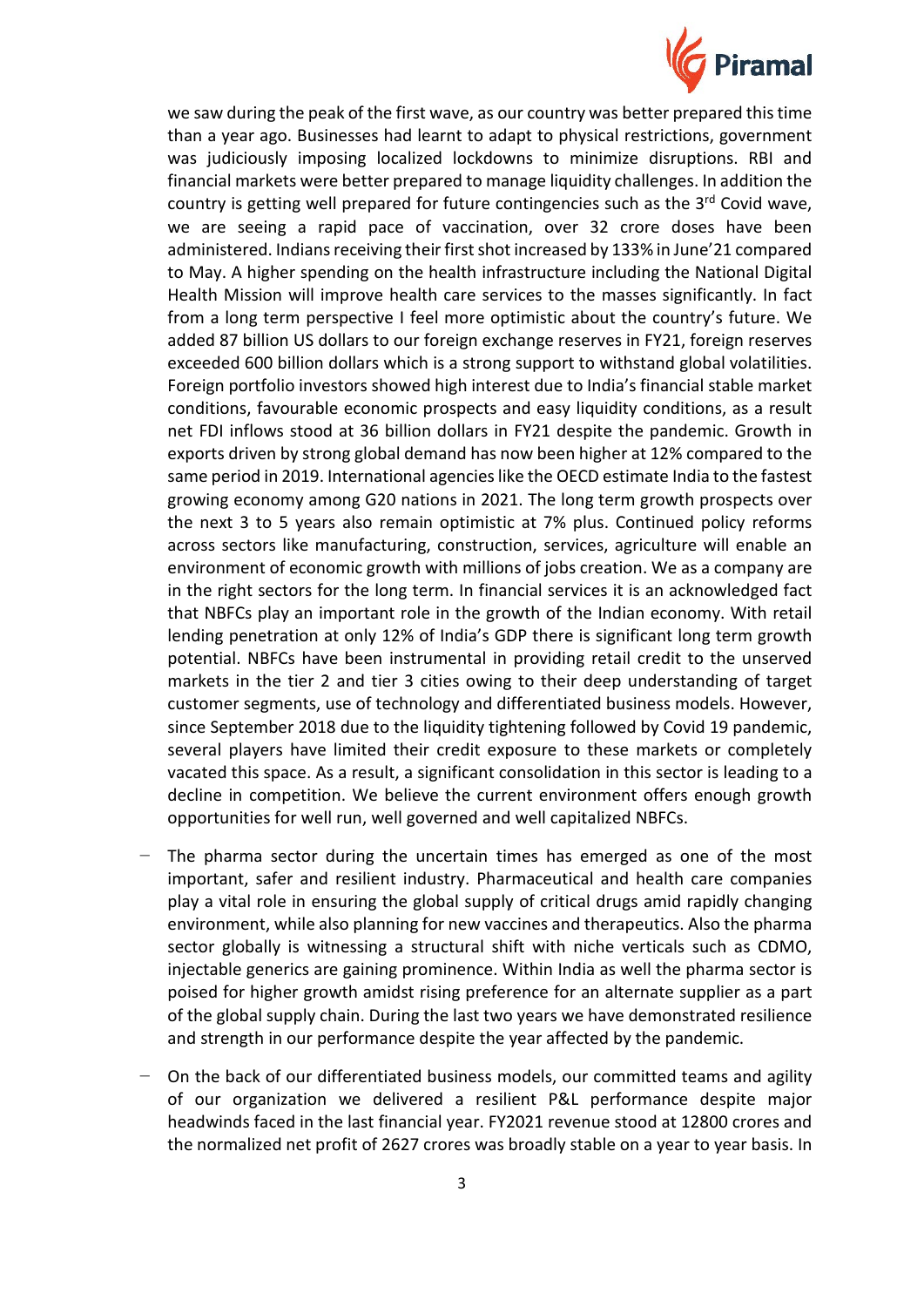

fact, our balance sheet performance improved significantly over the last two years. We have raised 18000 crores of equity capital through several milestone transactions and increased our equity base by 29% to 35000 crores and reduced the net debt by 45% to 30,000 crores, bringing down the net debt to equity from 2:1 to 0.9 times.

Our financial services business is among the few companies that have emerged stronger despite prolonged headwinds faced by the NBFC sector. The capital adequacy ratio of our financial services business stood at 37% as of March 2021 versus 22% as of March 2019, with a net debt to equity ratio of 1.8 times, our financial services business is amongst the least levered across sizeable NBFCs/HFCs in India. And it has enough growth capital for next 3 to 5 years. We are taking advantage of the consolidation taking place in this space, getting scale plus setting up an engine for future growth. And towards this we did the acquisition of DHFL, we have bid for DHFL through the IBC route for a total consideration of 34,250 crores. I am pleased to inform you that our resolution plan for DHFL received an overwhelming vote of confidence by the Committee of Creditors reflecting our group's credibility and balance sheet strength. The acquisition process has been progressing well with the RBI, CCI as well as the NCLT approval now obtained. This acquisition brings together two large HFC entities creating one of the largest NBFCs of the country. It would help us achieve scale in retail lending, that would have otherwise have taken many more years to accomplish through the organic route. With this acquisition we would have access to vast network of 250 plus branches with a majority of them being in tier 2 and tier 3 cities, and a sizeable customer base of a million. Organically setting up the engine for future growth we are driving towards a technology driven multi product retail lending platform, and in 2020 we embarked on this journey which is 'digital at its core' and 'phygital' that is physical as well as digital at the customer's end. We are building this platform with next gen technology capabilities with artificial intelligence and machine learning deeply woven into the fabric of the business. In November 2020 we launched our multi product retail lending platform and since then the business witnessed healthy growth traction. We also launched multiple retail lending products thus expanding our product portfolio. We formed a few partnerships with Fintech's and consumer tech firms and have on-boarded top quality talent from large Indian banks and global tech giants to take the business forward. Most importantly as part of our journey we have incorporated learnings from the current environment to build a sound business model for the post Covid world. Together we aim to leverage DHFL's presence to sell multiple retail products offered as part of our digital platform thereby ensuring the continued future growth in the business. We are committed to make the business a lot more stable by strengthening our liability side, enhancing diversification, improving granularity and increasing provisioning. For the liabilities we have raised 33,000 crores of long term borrowings in the last two years and replaced most of our short term CP borrowings. As a result, we now have a much stronger asset liability profile and keep enough cash and cash equivalence, nearly 15% of our loan book size serving as a healthy liquidity buffer. The DHFL acquisition will also result in a significant change in our loan book mix, with the share of retail lending moving closer to 50% in the near term. To further improve diversification and granularity of our loan book we are also consciously bringing down our wholesale portfolio size by reducing our top ten exposures which have declined 28% since March 2019. We have also built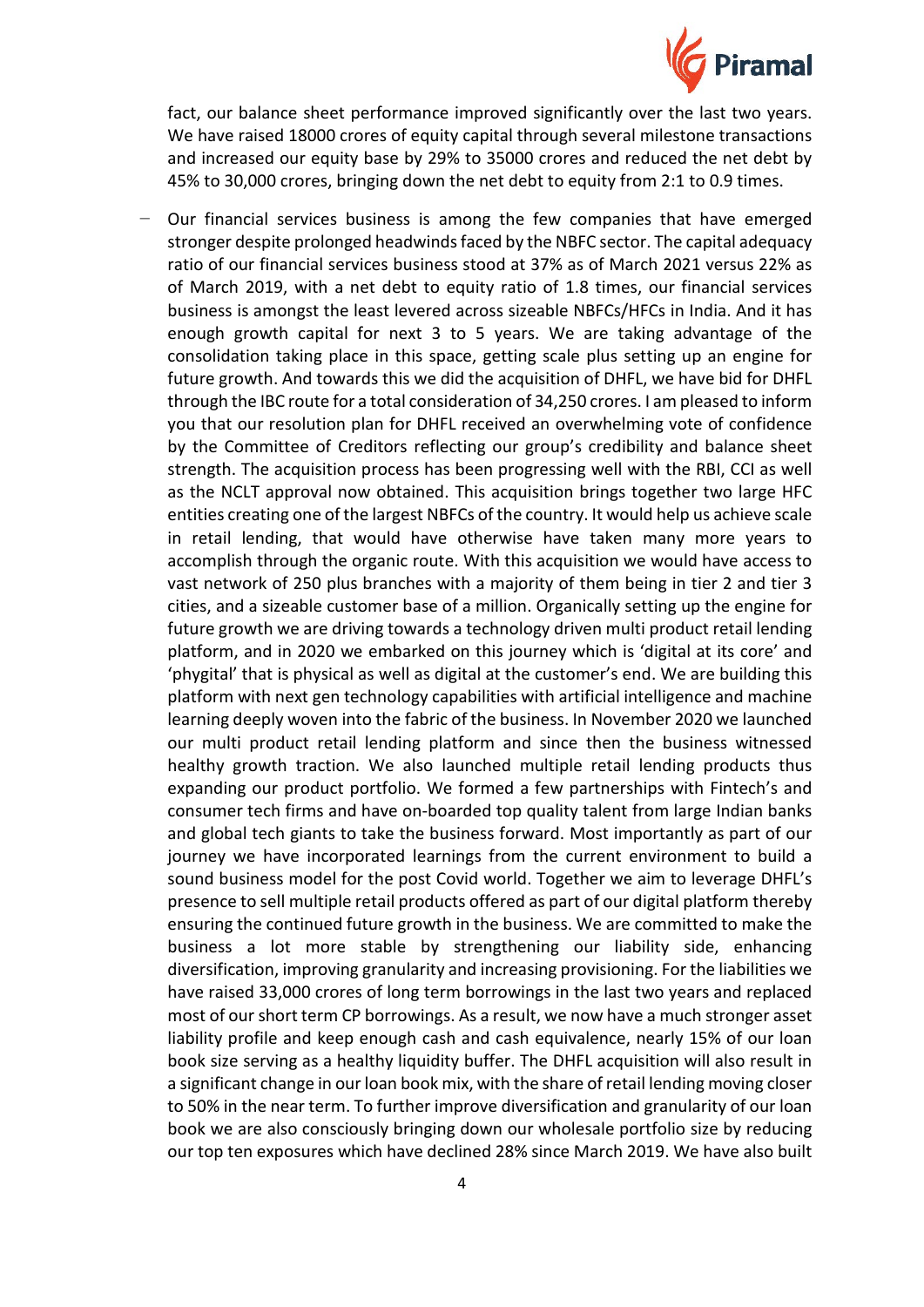

conservative provisions and at the onset of Covid 19 pandemic in March 2020 we created an incremental provision of 1900 crores. As of March 2021 our total provisions stood at 22,797 crores equivalent to 6.3% of the overall loan book. During 2021 over 90% of our total provisions remained unutilized despite the year getting impacted by the pandemic. We continue to focus on building a shockproof business for the future. In this direction we will continue to maintain conservative debt equity ratio and a conservative provision levels to take care of any future contingencies.

- − I will now talk to you a little bit about our pharma business. Post the sale of the domestic pharma business to Abbott we were left with a set of few small sized pharma businesses. Over the last few years post the Abbott deal we decided to sell and exit a few of them and short list a set of 3 businesses that we wanted to grow for the future depending on their long term growth potential. I am glad to say that those decisions taken a few years ago have proven to be in the right direction. We rebuilt an entirely differentiated pharma portfolio comprising of these niche verticals, CDMO, complex hospital generics and the India consumer health care. Over the last 10 years the company has consistently delivered strong performance, pharma revenue has grown 3.8 times at a CAGR of 14% from 1537 crores in FY11 to 5776 crores in FY21. Our EBITDA has gone up 12 times at a CAGR of 28% from 110 crores in FY11 to 1283 crores in FY21 improving the EBITDA margin from 7% in FY11 to 22% in FY21. We did the Carlyle deal which validated our focused approach of growing these 3 businesses. And this was done by Carlyle valuing our pharma business at an enterprise value of US dollars 2.8 billion. This transaction is one of the largest private equity deals in the Indian pharmaceutical sector. And in 2020 PPL received 3500 crores on closure of this transaction for 20% equity investment from the Carlyle Group. This transaction further strengthens the pharma business' balance sheet. Our net debt to equity for the pharma business now stands at 0.4 times post the fund raised versus 0.9 times as of March 2020. And our net debt to EBITDA now stands at 1.9 times post the fund raised compared to 2.8 times before that. With this we are further investing all these businesses for our future growth. Each of the pharma businesses has a compelling plan for organic and inorganic growth in the future. We believe that we will continue to deliver in line with our long term track record just through organic initiatives. And in addition to this we will target a few more acquisitions to further boost our growth. During the last one year post the capital raised we have invested across our businesses, CDMO announced an investment of 32 million dollars in the Riverview Facility. We acquired a solid oral dosage facility in Sellersville, Pennsylvania and acquired Hemmo Pharmaceutical for Rs. 775 crores, a peptide API manufacturing capability in India. Our complex hospital generics acquired the 49% remaining stake in our joint venture company, Convergence Chemicals. The Indian consumer health care business also launched 15 plus new products in 35 plus SKUs including Covid related products.
- We have always believed in having a strong corporate governance environment within our organization. Our goal is to ensure fairness for all our stakeholders, including our investors, our customers, partners and society. We have always aspired to have eminent personalities to be a part of our board who are not only experts in their professional field but also helped steer the company grow in the right direction with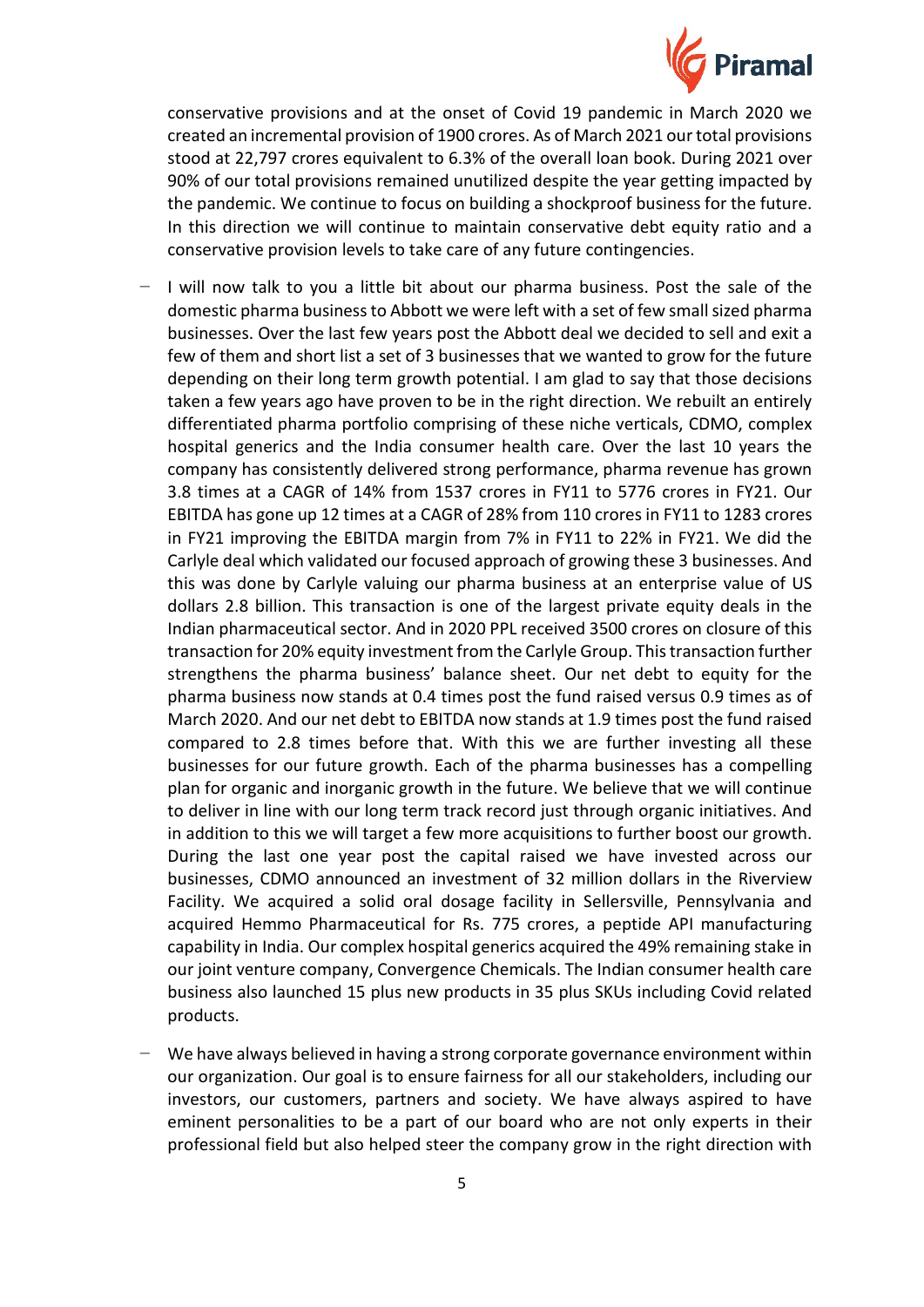

their experience and expertise. In the last decade or so the company has grown multiple folds and the experience and guidance from our independent directors has kept the company on the path of excellence. Further we are cognizant of the imminent maximum tenure guidelines and to ensure continued smooth functioning of the board we have implemented a succession plan for the independent directors to revamp the board in a phased manner. In the last two years, 5 independent directors have resigned from the board of which 3 were long-tenured, the term of the remaining 3 tenured independent directors will come to an end on 31<sup>st</sup> March 2024. In line with the succession plan, 3 independent directors, Mr. Keki Dadiseth, Dr. Mhaselkar, and Professor Govardhan Mehta retired from the board in the last financial year. I, on behalf of my fellow board members would like to take this to highlight the contributions made by them. Our independent directors have together worked tirelessly not only to grow and diversify the business of the company but also to inculcate the philosophy of good corporate governance and a strong ethical code of conduct across the entire organization. Our directors have also helped build a strong and self-sufficient model of corporate social responsibility based on the philosophy of giving back to society. We as members of the board realize that the board has lost eminent voices, that we will miss their valuable suggestions and able guidance. In their place 3 new independent directors, Mr. Suhail Nathani, Mr. Kunal Bahl, and Ms. Anjali Bansal joined the PEL board during the year. As part of the succession plan the board might look to retire 1 more independent director in the current financial year.

Our corporate purpose is doing well and doing good, and our continuous endeavour is to make a positive impact by serving people and living our values. We conduct our CSR initiatives through the Piramal Foundation and have so far directly and indirectly benefited 120 million lives. The Foundation works cohesively with the central and state governments as well as through collaborations with Niti Aayog and many global international foundations such as the Rockefeller Foundation, the Bill & Melinda Gates Foundation amongst several others. In the wake of the Covid 19 pandemic we undertook a complete transformation in our Foundation activities. I am glad to report that the business teams have been quite proactive in taking several measures to navigate the current challenges posed by the unprecedented environment. Our Foundation pivoted our programs and retrained our staff whereby we expanded activities, partnerships and impact, and we have committed significant amounts in partnership with Niti Aayog towards Covid relief. I would like to just spend a few minutes on some of the key initiatives that we have taken. One, we refocused our partnership with Niti Aayog's Aspirational Districts Program towards Covid relief. Through this program we aim to serve 112 districts of the country with the lowest human development index. We reinvented the services that are provided as part of our health initiatives to support states during the pandemic, help lines in 7 states extended their offerings to serve a million poor every month. Our mobile medical vans served the most marginalized communities by conducting in-village Covid testing and advisory. Our education initiatives also completely redesigned their programs since schools were closed for most of the year, as part of these initiatives we trained 600,000 plus teachers across 7 states to use digital tools to teach students and create content.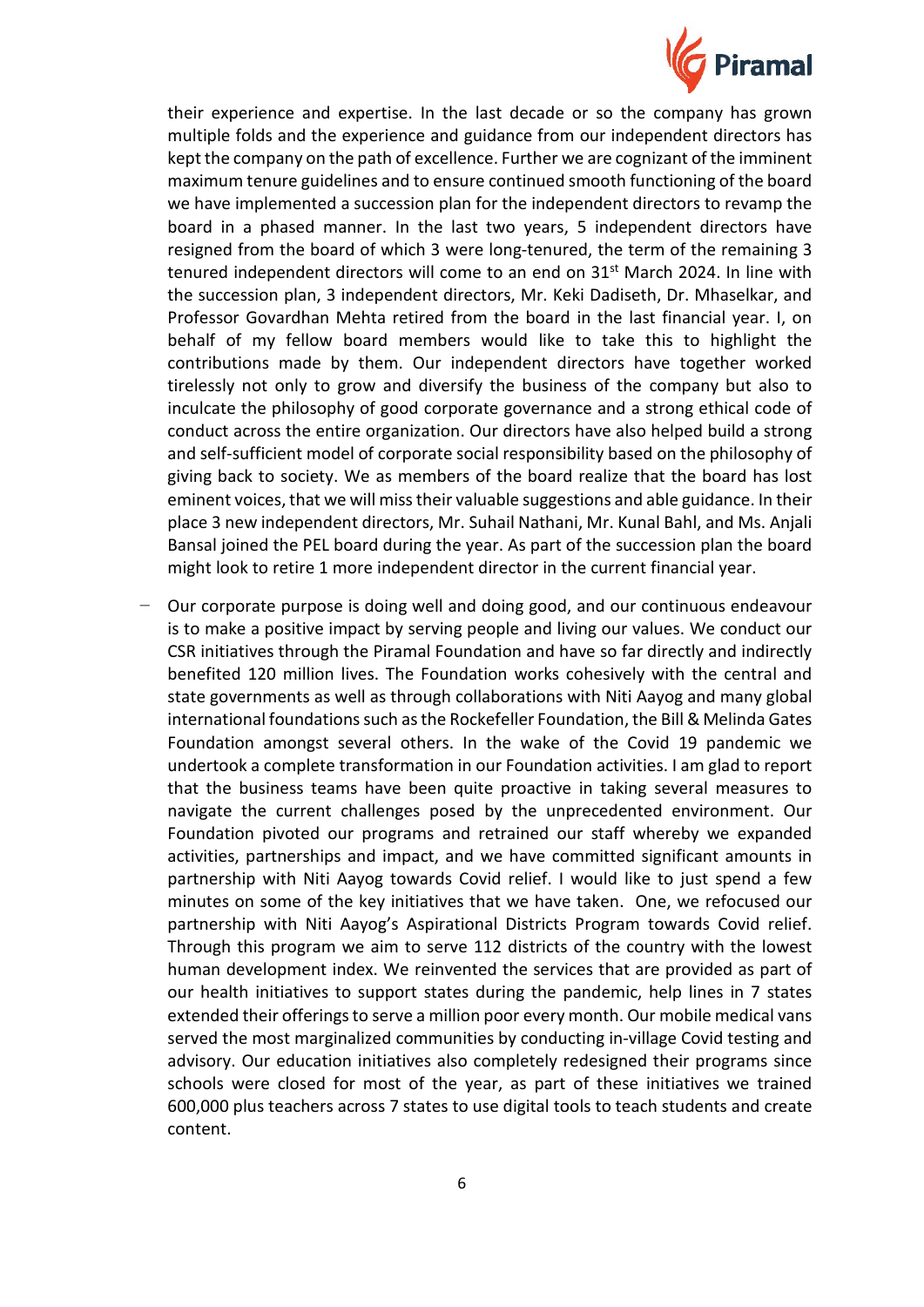

- In conclusion I would say that with the steps taken over the last two years we are progressing towards the next phase of evolution of our company. We have simplified the organizational structure to focus on two-core businesses by divesting nonstrategic investments of businesses such as the stake sale in Shriram Transport and the sale of DRG which strengthened our balance sheet for future growth through multiple capital raise initiatives, and making both the financial services and pharma businesses to have enough capital to tap future growth opportunities. In addition, the company has a pool of additional equity capital that can be utilized for inorganic growth opportunities across both the businesses. We created a subsidiary for the pharma business by integrating all of the three businesses under Piramal Pharma Limited and we have an investor in Carlyle there. We now have separate boards and sector focused high quality management teams for both our financial services business and our pharma business. We have hired top talent from external as well as internal talent pools for key positions across the existing and new businesses. And we have also restructured our corporate office to make it more strategic and leaner. The business specific roles have moved to the individual businesses to further empower the businesses and make them more independent as well as ready for the demerger in future.
- − And in conclusion I would say that our FY21 performance reflects the resilience and the significance made towards building a solid foundation for our long term success. In addition, we have strengthened our governance with new independent members, independent directors on our board as well as creating separate boards and management teams for the two core businesses. We remain committed to our corporate purpose of doing well and doing good and continue to work towards bringing positive change in the lives of people as well as minimizing the impact of Covid 19 pandemic for them. Given our resilient performance in FY2021 as well as the significant progress made on key strategic priorities the board has recommended subject to your approval a dividend of Rs. 33 per share. As we look into the future we remain cautiously optimistic for FY2022 and are in a stronger position to tap growth opportunities across both our businesses. Post the completion of DHFL acquisition we will be better positioned to finalize and announce the demerger plans of our two large listed entities in financial services and the pharma sector. I am confident that both businesses will emerge as two strong companies with a good runway for growth in the long term.
- − Now I will take up the resolutions as set forth in the notice. Thereafter we will move to our discussions and the Q&A session.
- − First is the adoption of audited financial statements, standalone and consolidated and the reports of the directors and auditors thereon for the financial year ended March 31st, 2021.
- − The next is the declaration of dividend where the board has recommended a final dividend of Rs. 33 per equity share.
- − We have the re-appointment of Ms. Nandini Piramal, a director who retires by rotation.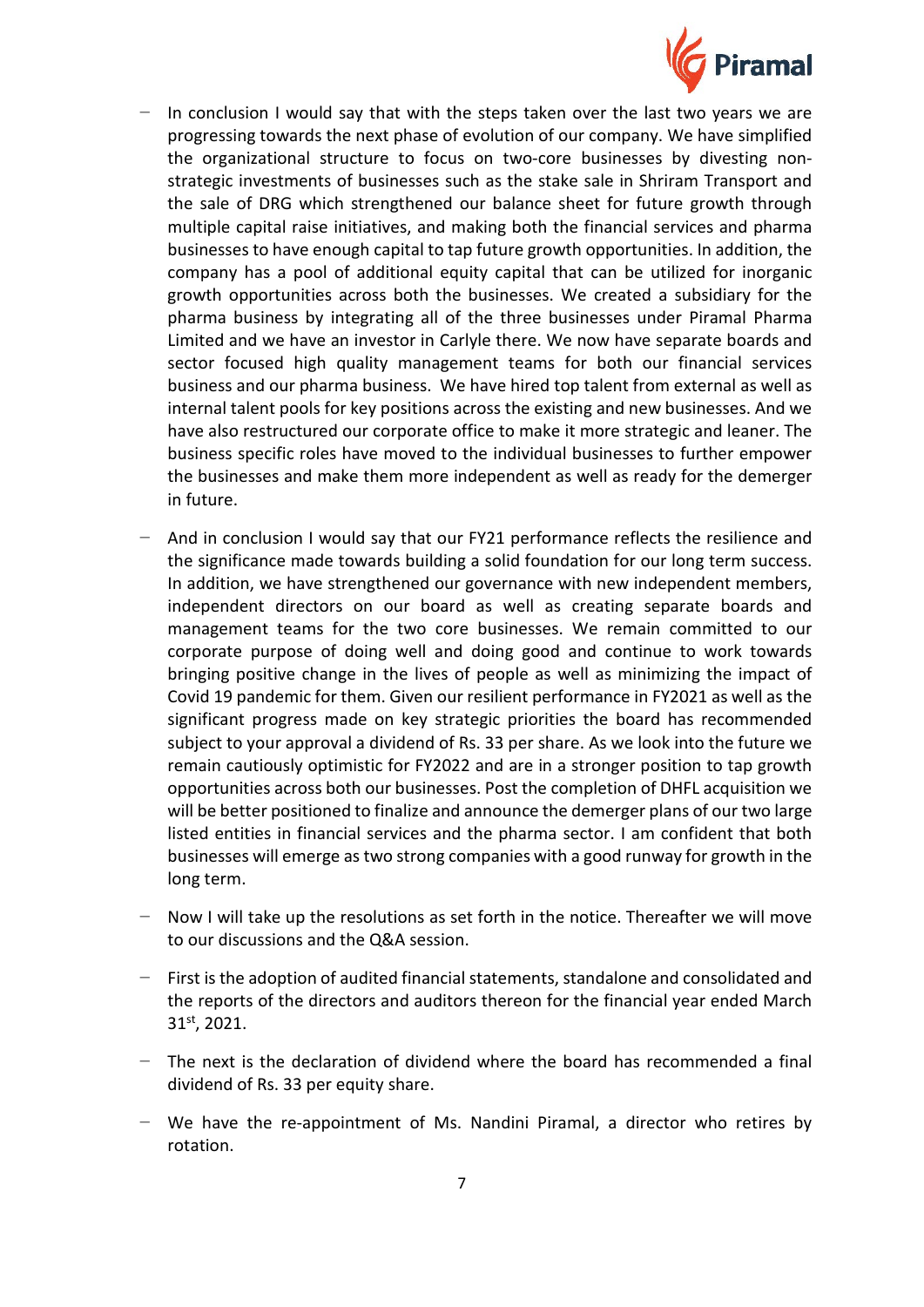

- − The re-appointment of Mr. Anand Piramal, director who retires by rotation.
- − As part of the special business we have appointment of Mr. Kunal Bahl as an independent director.
- − In special business we have the appointment of Mr. Suhail Nathani as an independent director.
- − As special business we have appointment of Ms. Anjali Bansal as independent director.
- − And appointment of Mr. Khushru Jijina as a whole time director.
- − We have the payment of commission to non-executive directors of the company.
- − We have a special resolution for amendment of the Piramal Enterprises Limited Senior Employees Stock Ownership Plan 2015.
- − Acquisition of shares for the purpose of Piramal Enterprises Senior Employees Stock Option Plan 2015 is a special resolution.
- − Granting loan and providing guarantees and security for the purchase of the shares of the company by the trust/trustees of the trust for the benefit of the employees under the Piramal Enterprise Limited Senior Employees Stock Option Plan 2015.
- − We have the ratification of remuneration of cost auditor, the issue of non-convertible debentures on a private placement basis. The text of the resolutions along with the explanatory statement is provided in the notice circulated to the shareholders.
- − I now invite shareholders who have pre-registered as speakers, in the interest of time answers to all the questions will be provided towards the end.
- − **Moderator:**
- − Chairman sir, first speaker-shareholder is Ms. H.S. Patel. Ma'am, you are in the meeting please kindly unmute yourself and ask your question.
- − **Ms. H.S. Patel – Shareholder:**
- − Hello.
- − **Moderator:**
- − Yes, ma'am we can hear you, please ask your question.
- − **Ms. H.S. Patel – Shareholder:**
- − A very good afternoon to all of you
- − **Moderator:**
- − Ma'am, your voice is not clear, if you can speak a bit louder.
- − **Ms. H.S. Patel – Shareholder:**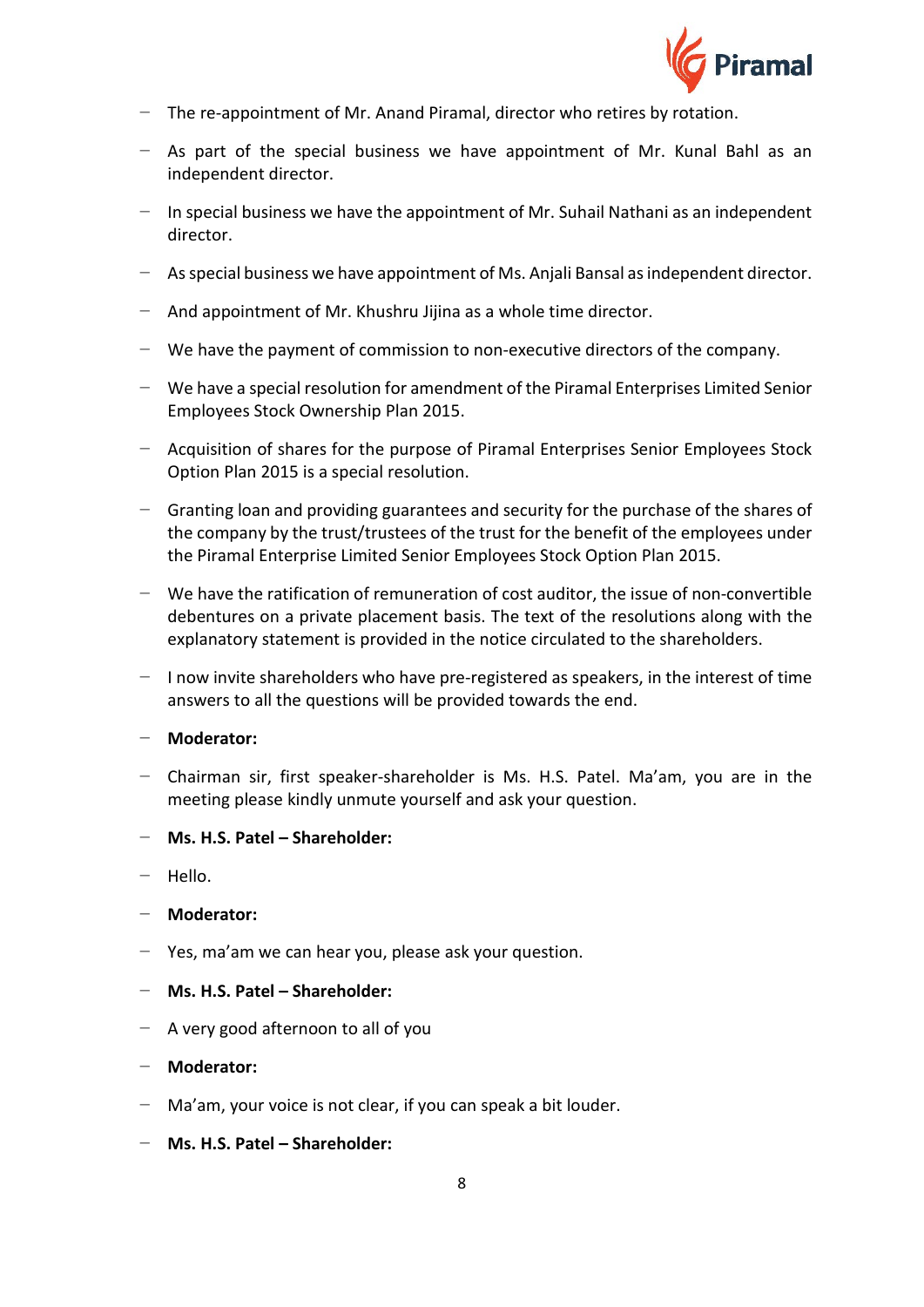

- − Sure. Am I audible now?
- − **Moderator:**
- − Yes, ma'am, go ahead and ask your question now, we can hear you.
- − **Ms. H.S. Patel – Shareholder:**
- − One minute, hello, am I audible now?
- − **Moderator:**
- − Ma'am, your voice is not clear.
- − **Ms. H.S. Patel – Shareholder:**
- − Am I audible now?
- − **Moderator:**
- − Yes, ma'am.
- − **Ms. H.S. Patel – Shareholder:**
- − Sir, you have 41 subsidiaries, all are not faring well, profits on the joint ventures and associates have come down from 437 to 298 and 51 to 39. Also your finished goods stock exchange inventory has not increased. We should be little watchful and pay heed to it. Definitely during this Covid pandemic time the supply chain is badly affected but employees have been on toes and has given us good results. Sir you had Phosfomin why that was given... but it was discontinued. It was a very good medicine, any medicine on the basis of phosphorus, there was no medicine on phosphorus, if you can please, I would like to draw your attention on iron, phosphorous, such medicines are not available. Omega 3 is also not available in the market, many pharmaceutical companies do not make them. Why don't we come out with this ginger, honey and ginger, honey-ginger it is very good during the Covid time. Sir, your Supradin was a very good medicine tablet, we take one and the effect used to remain for a long time, but now I find that the effect is, the effect does not last for even 2 or 3 hours after taking it, formerly it used to last for 7 hours or 8 hours, please I would like to draw your attention to this. You have other medicines which are not available on the OTC, I would like to draw your attention to that also as during COVID times it is very essential, especially medicines for women. If you can please draw your attention as a pharmaceutical company for this. Sir, will Piramal Reality be a listed company or will it continue as an unlisted, if you can let me know sir. In this changing environment, in this structural change, your pharmaceutical company has played a very good vital role. I hope your demerger plans will also help you in further progress. About resolution 3, 4, and 8... Sir, if you're going into the reality side, sir can't Piramal Realty pick up a pharma building in Mumbai to restructure / accomodate their CSR activity. It would be very good in a city like Mumbai as you can do something special and something different because all companies are into education, women, children. If all companies do that, there's no value of that. Sir, let us do something different in our CSR activity.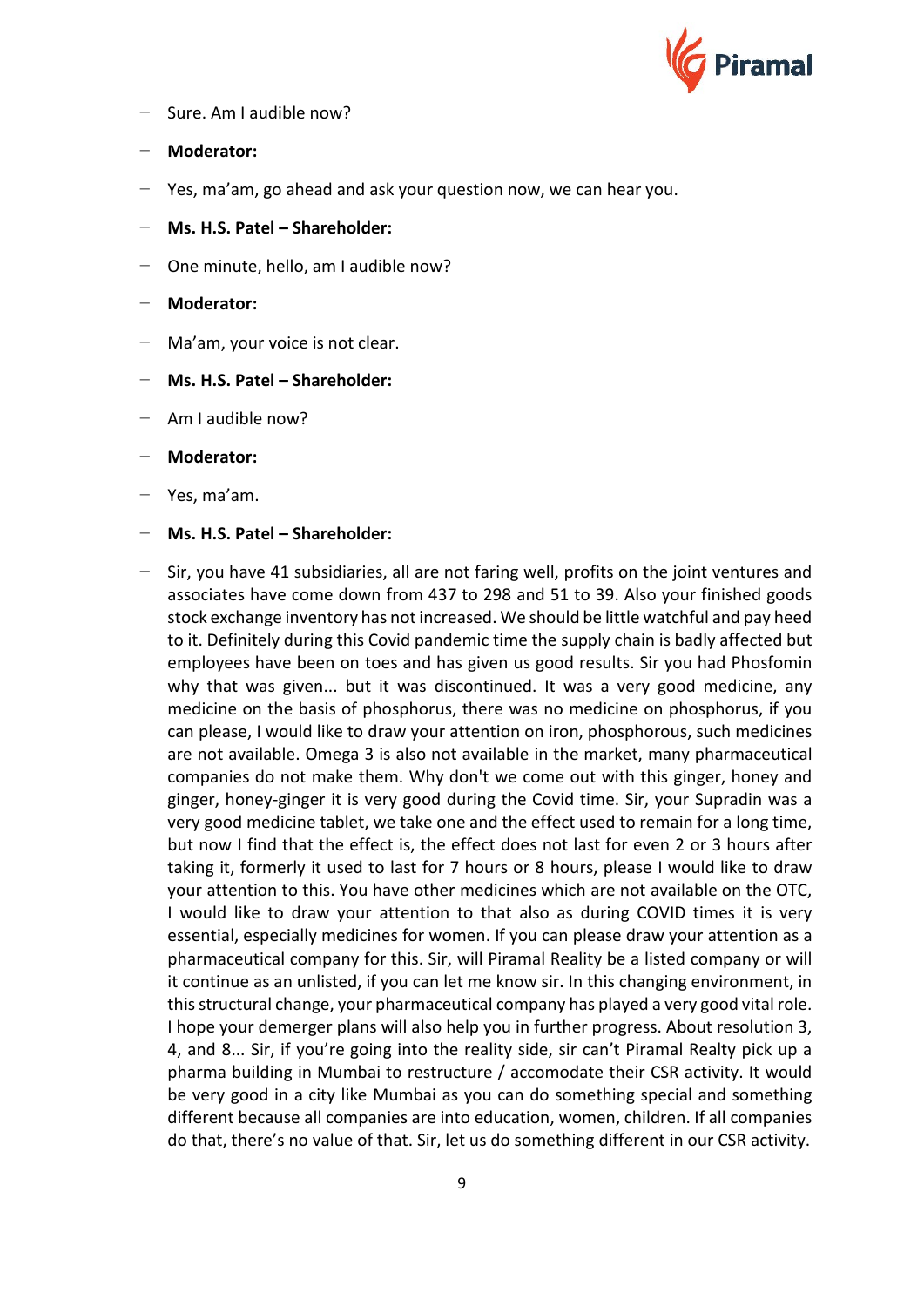

# − **Mr. Ajay G. Piramal – Chairman, Piramal Enterprises Limited:**

− Ms. Patel, kindly restrict yourself to the Piramal Enterprises and may I request you to be brief because there are many others. Thank you.

#### − **Ms. H.S. Patel – Shareholder:**

− Okay. Sir, you have written off intangible assets of R&D amounting to Rs. 37.42 cr. Could you throw light on this also sir. I wish you all the best. I support the resolutions 3, 4, and 8 and wish the company all the very best. Thank you.

# − **Mr. Ajay G. Piramal – Chairman, Piramal Enterprises Limited:**

# − Thank you.

#### − **Moderator:**

− Chairman sir, the next speaker shareholder is Mr. Santosh Kumar Saraf. Sir, you are placed in the meeting. Kindly unmute yourself and ask your question.

#### − **Mr. Santosh Kumar Saraf:**

− Namaskar. Respected Chairman, all attending directors and my shareholder brethren who are present here through video conference, my name is Santosh Kumar Saraf and I'm talking to you from Kolkata sir. Sir, Namaste to all of you. I hope to find you, your directors, our shareholders and stakeholders and their families are safe and healthy. I offer my condolences to those who have faced tragedies and I pray to God to give them strength. I want to thank you for giving us very good dividend of Rs. 33 even in these tough COVID times. In your statement you just said that you are going to have a demerger between your financial and health portfolio, which is a very good decision and we all agree with it. This way our companies will be able to grow better, and that way even we shareholders will go. So please get this affected as soon as possible. The other thing is, I congratulate you on the accolades and awards the company has received. It gives us a sense of pride when our company receives awards. Sir, you mentioned that your acquisition would be based on vision. If there's any money left after the acquisition so if there was a buy back, that would be good as the company's share value would increase. I would like to know what future plans do you have regarding the Capex utilisation and cost cutting. Would you be involved in making a COVID vaccine or anything else, please keep us informed of that sir. I would like to congratulate you for taking over DHFL for Rs. 34,250 cr. Our only issue is that you have paid off the creditors, but what about the minority shareholders of DHFL? Whatever step you take is for the promoters, but you have made the holdings of the minority shareholders zero, and that troubles me. It happened when Tata took over Bhushan Steel, when Mahindra took over Satyam and even recently when Patanjali took over Ruchi Soya. So you need to think about the shareholders too. I won't say much. I would like to thank you, it was very nice meeting you. I pray to God to grand you, your directors, your employees and all your families, long and healthy lives. I'm very happy that the company is marching forward in your leadership. I wish you and all your directors all the success, health and wealth for the year 2021. I pray to God for your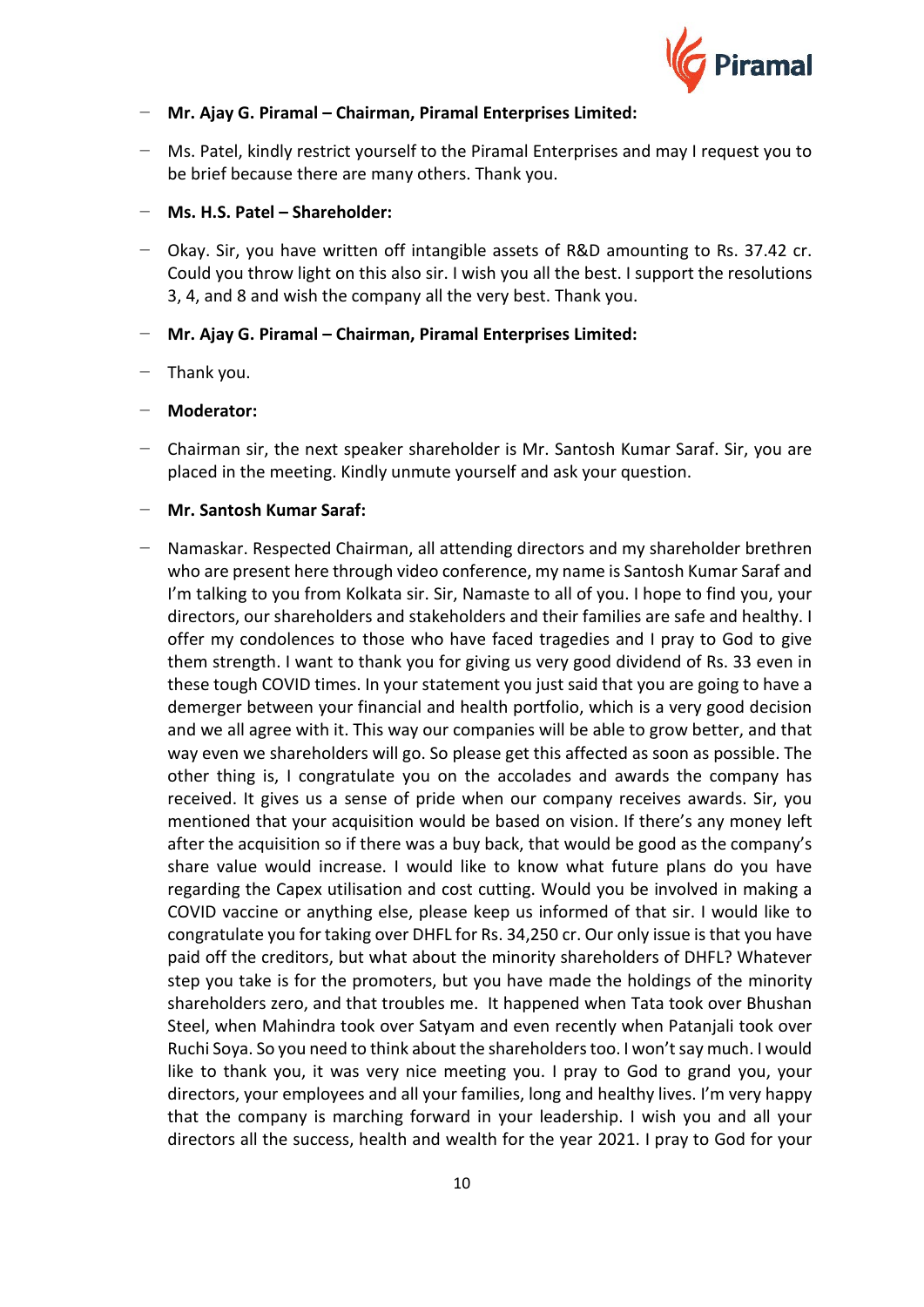

long life. Because of SEBI's orders we have to have this meeting through video conferencing. Hence I request you, that in case you happen to have any physical meeting post 31<sup>st</sup> December, to have a small video conference call too for 10-15 minutes with your shareholders based in other cities. That way the other shareholders can also share their thoughts with you and pray for you. That meeting could be either before the meeting, during the meeting or after the meeting, whatever suits you. Thank you sir and I pray for your long and good health.

#### − **Moderator:**

- − Chairman sir, the next speaker shareholder is Mr. Shailesh Mahadevia. Sir, you are placed in the meeting. Kindly unmute yourself and ask your question.
- − **Mr. Shailesh Mahadevia – Shareholder:**
- Respected Chairman, distinguished directors and members of the company. Sir, Namaskar to all of you on this auspicious of our Annual General Meeting. Sir firstly, let me congratulate the company and the management for achieving excellent results even in the pandemic year which was most difficult. Sir, you have also, during the last 2 years, strengthened the balance sheet of the company, and in your Chairman's statement as well as in today's speech, you have highlighted those things which we very much appreciate, including the five transformations in the financial business and three pharma divisions. And, you have also taken care of our employees during these critical times and also done service to the society at large. All these good things we very much appreciate! Sir, with a view to improve my understanding and appreciation, I wish to put some questions. Sir my first question is regarding our ESG which is known as sustainable development. Sir, in each of these fields, we have done excellent work and it has given in our Annual Report. Sir what I would like to know is, whether we are being rated as far as our ESG work is concerned, and whether we are likely to be part of the Dow Jones Index on ESG? Sir, this data would be of great significance and help for our company, because many of the investments by international investors are taking place on the basis of these ratings. And from the current year onwards, Business Responsibility Report will also include the business responsibility and sustainability report. So that would form part of it in any case. Sir, you have talked about our two main activities and you are also on the verge of separating the two companies. Sir, may we know the timeframe by which our pharma company will also be listed separately and what form or shape will it take when that separation is done? Sir, my next question is regarding our investment in Navin Fluorine which we have now taken over in our convergence chemicals. Sir what I would like to know is that, this particular activity, which product is it likely to manufacture and whether we have already achieved substantial production by now? Can you give some idea about the potential of this particular acquisition? Sir, under the production CDMA of our pharma business, it is contract development and manufacturing organisation. Sir, are we making the products as per the requirement of the client or whether we manufacture it on our own and make it available to the client as and when it is required? Because from the report I could make out that it is not strictly that we manufacture exclusively and in the required quantity as per the contract. Sir, my next question is regarding the joint venture with Allergan who are specialists in ophthalmology. Sir, I would like to know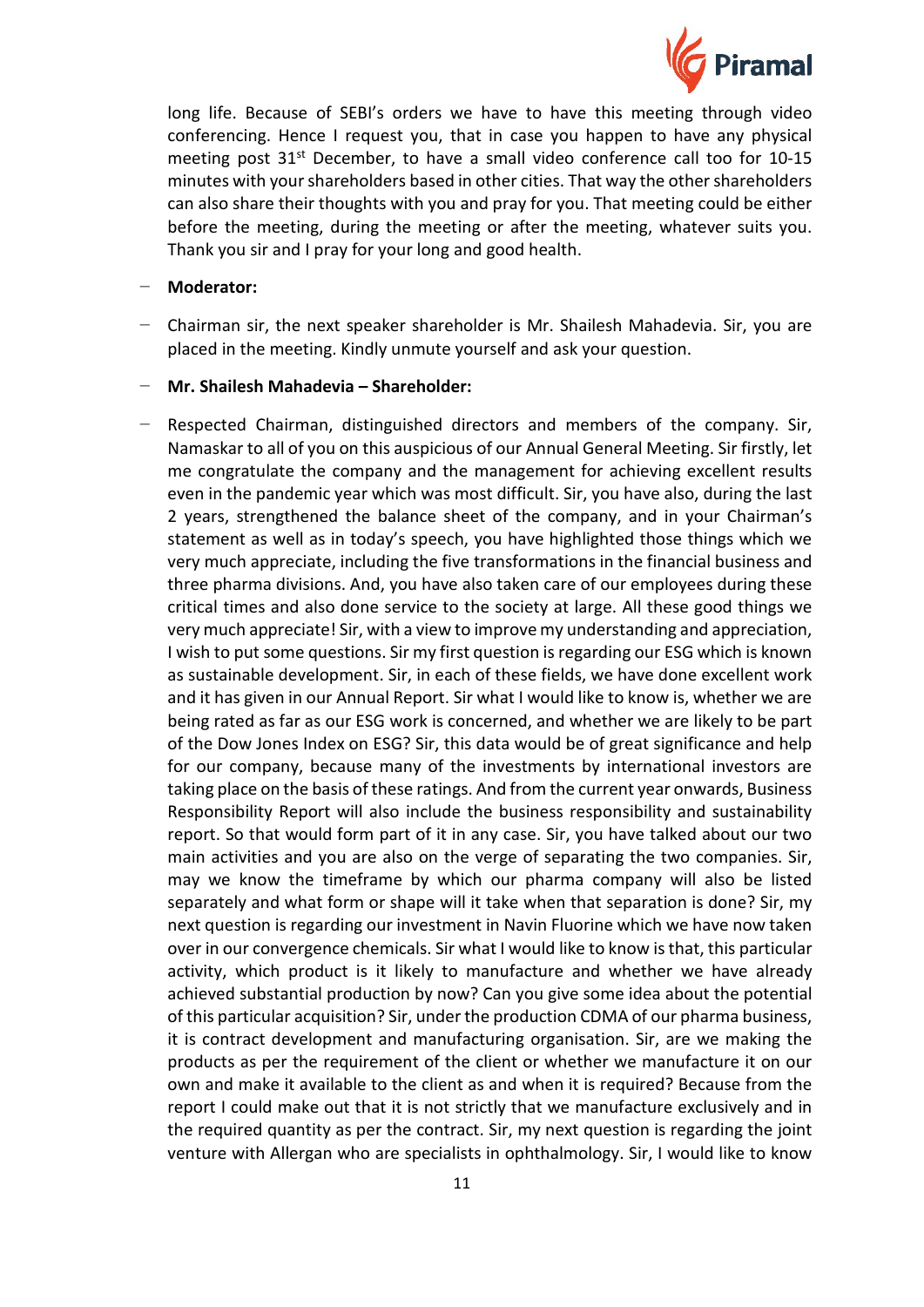

whether we have entered into similar ventures with other leading companies in the pharma business, or are we likely to enter? That's because in the report you have stated that we are likely to have more mergers and acquisitions in the times to come. Sir further, we have introduced digitalisation in our organisation in a very big way and this has resulted in greater efficiency as far as our cost structure is concerned, and the speed at which we execute our order, which we very much appreciate. Sir, could you share with us the quarterly results of the current year 2021-22, which I'm sure you must have already discussed today. Sir then, as far as our acquisition of DHFL is concerned, we have already started taking advantage of that acquisition, as I heard from your report. It means, we have already taken advantage of synergies of this acquisition. Sir what I would like to know is, whether this organisation is now totally integrated with our enterprise, because that may take some time. Can you give some idea about this integration? Sir further, the number of employees which figure you have given, which is about 6,600. Sir we find out of that, about 5,434 are from the pharma division. Sir, what I would like to know is that, whether we have any additional employees apart from these permanent employees? And can you give us some idea about this type of people who are engaged in our organisation? Sir, then you have also stated that 37% of our revenue is generated outside India. But sir, can you give us some idea about what is our actual foreign exchange income and our expenditure in foreign exchange as far as our various requirements are concerned? Sir with this, I wish your organisation every success at an accelerated rate in the times to come. Sir before I forget, only one more question. We have been distributing filtered water in villages at a negligible price of Re. 1 per 20 litres. Sir may I know in how many villages by now have we extended this particular social work? Of course, this is only a part of generous social work which is being done by our organisation under CSR activities. Thank you very much sir for your patient hearing.

# − **Moderator:**

- − Chairman sir, the next speaker shareholder is Mr. Aspi Bhesania. Sir you are placed in the meeting. Kindly unmute yourself and ask your question.
- − **Mr. Aspi Bhesania – Shareholder:**
- − Can you see me and hear me?
- − **Moderator:**
- − Yeah.
- − **Mr. Aspi Bhesania – Shareholder:**
- − Chairman sir, it's nice to see you all in good health. You and all the directors also. Sir this is the 74<sup>th</sup> AGM. How do you propose to celebrate the 75<sup>th</sup> year? Sir in DHFL, you took over the company but the shareholders of DHFL got nothing. And further, even after it was announced that nothing will be available, still the shares continued to remain listed and it was not publicised even by the press that nothing would be available for the shareholders. I don't know the press also is so silent and neither did you publicise it, otherwise retail investors would not have got involved in the company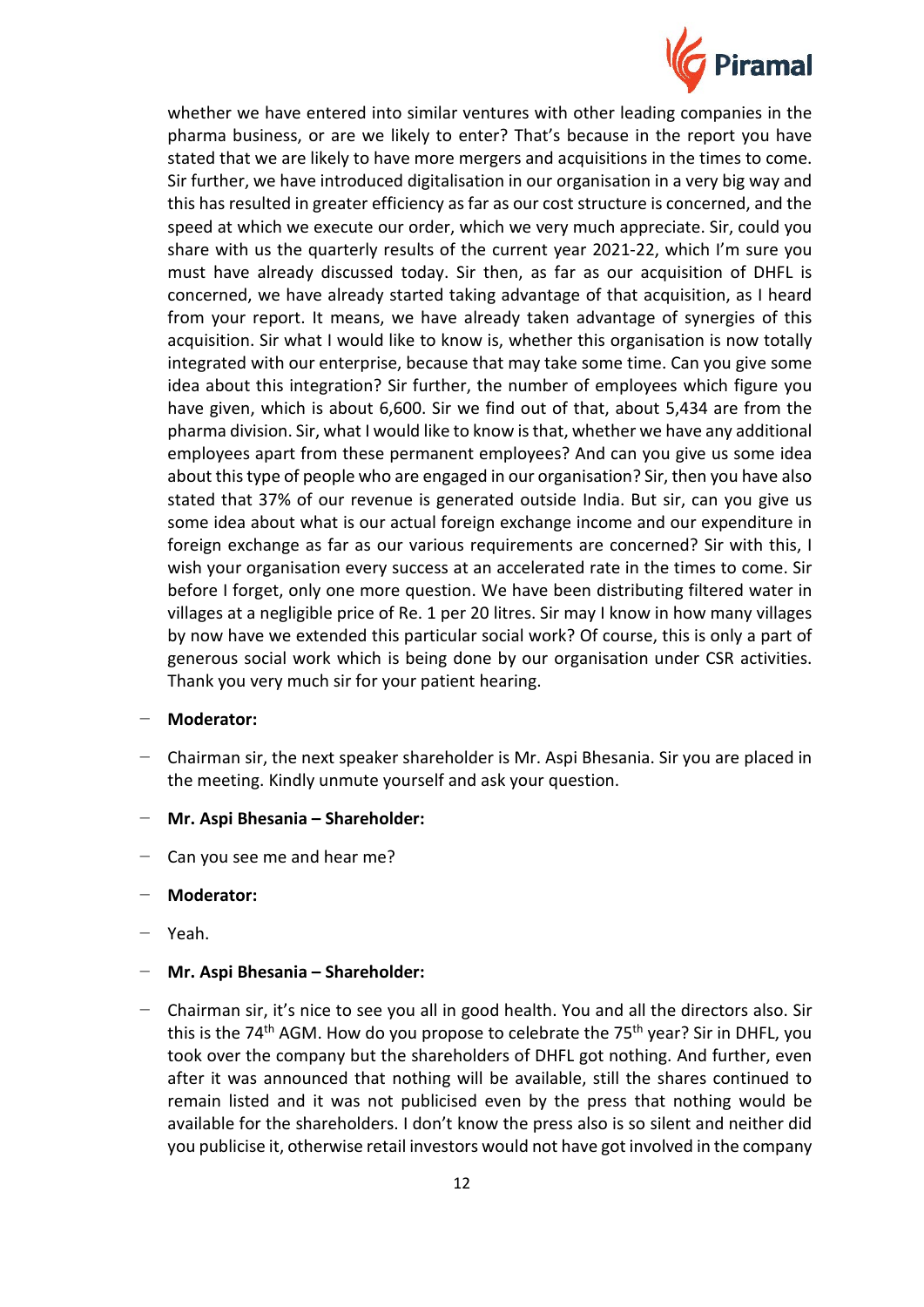

anymore. Even I could've sold my shares had I known that nothing was available, but even I missed that opportunity. Sir, you sold 20% stake in Piramal Pharma for 3,523 cr. Sir that means Piramal Pharma has got the money, but has the company been separated? And how do you propose to give the shares to the Piramal Enterprises before listing? I wouldn't like you to come up with an IPO because an IPO is very expensive. Sir, our impairment has reduced from 1,874 cr. to only 10 cr. which is very good. I hope the asset quality improves. Sir, the dividend you increased from Rs. 14 to Rs. 33. Why so much now espeically that dividend is taxable. You could have used this money for acquiring some brands or some future expansion rather than going for a QIP or anything like that! Sir, are we likely to get shares in demerger of the pharma and finance businesses? Nobody is talking about it but only speculation is going on. Sir, a friend of mine had booked a flat in Revanta Mulund. He paid...

- − **Mr. Ajay G. Piramal – Chairman, Piramal Enterprises Limited:**
- − Aspi, please remain with Piramal Enterprises. All these other questions you can ask separately. Thank you.
- − **Mr. Aspi Bhesania – Shareholder:**
- − How do I meet you then separately?
- − **Mr. Ajay G. Piramal – Chairman, Piramal Enterprises Limited:**
- − Just send me a note in email and I will send it.
- − **Mr. Aspi Bhesania – Shareholder:**
- − Okay okay. Thank you very much and all the best!
- − **Mr. Ajay G. Piramal – Chairman, Piramal Enterprises Limited:**
- − Okay, thank you.
- − **Moderator:**
- − Chairman sir, Mr. Ravi Kumar Nareddy has not joined the meeting. So with your permission, we will move to the next speaker shareholder.

# − **Mr. Ajay G. Piramal – Chairman, Piramal Enterprises Limited:**

- − Yeah.
- − **Moderator:**
- − The next speaker shareholder is Ms. Lekha Shah. Ma'am, you are placed in the meeting. Kindly unmute yourself and ask your question.
- − **Ms. Lekha Shah – Shareholder:**
- − Hello! Can you hear me sir?
- − **Mr. Ajay G. Piramal – Chairman, Piramal Enterprises Limited:**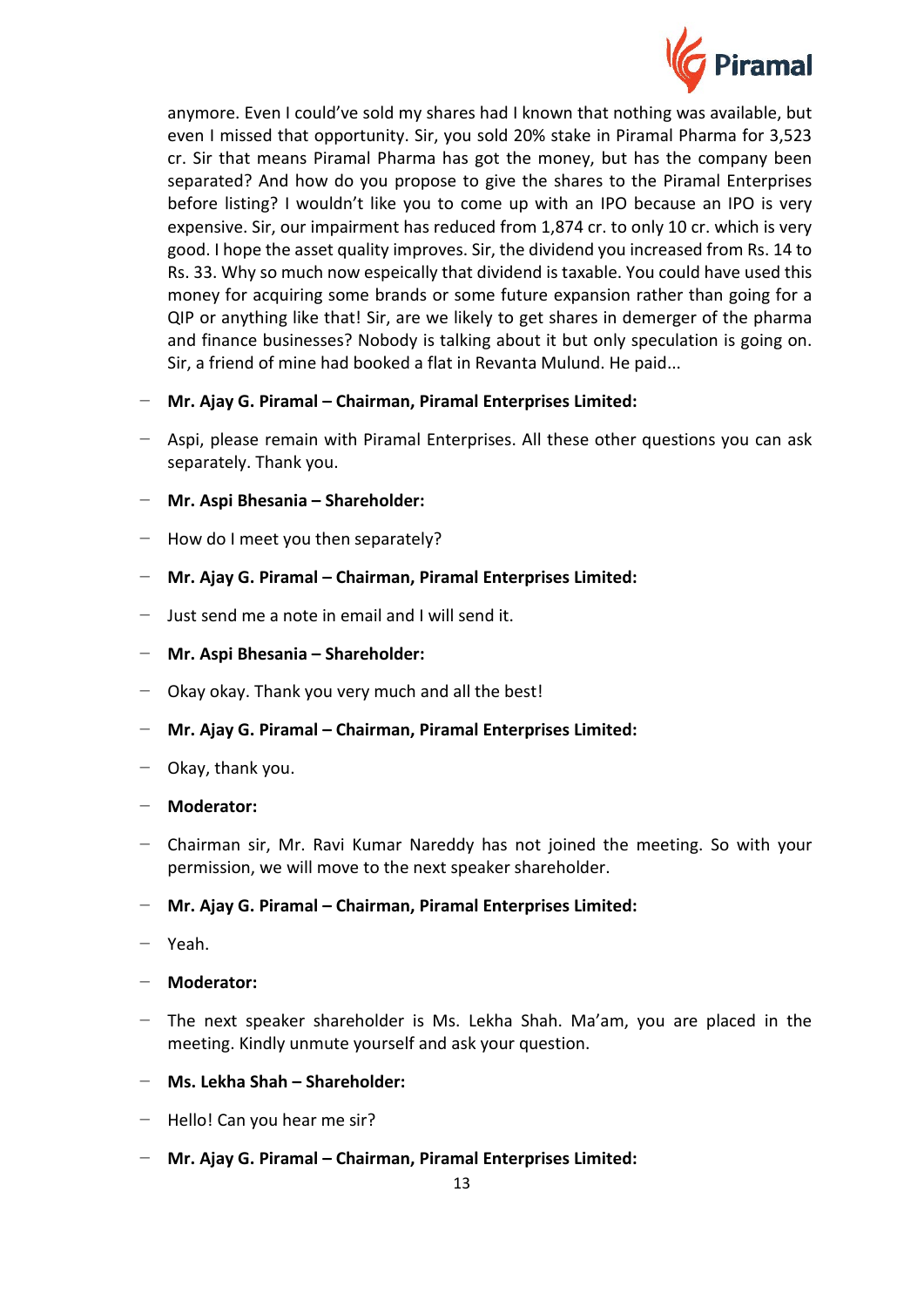

− Yes yes.

# − **Ms. Lekha Shah – Shareholder:**

- − Thank you sir. Respected Chairman sir, board of directors and my fellow members, good afternoon to all of you. Myself, Lekha Shah from Mumbai. Chairman sir, first of all, thank you for explaining to us well about the company. Sir, I'm happy to see all the good deeds you have done during these toug times. Sir, I pray to God to always shower his blessings upon you. Sir, I would ask only few questions. Has the company made any new products? My second question is, how is the company handling the activities during these COVID times? Sir, I would like to say, I support all the resolutions for today's meeting. My best wishes are always with the company.
- − **Mr. Ajay G. Piramal – Chairman, Piramal Enterprises Limited:**
- − Thank you.
- − **Moderator:**
- − Chairman sir, the next speaker shareholder is Mr. Dinesh Bhatia. Sir you are placed in the meeting. Kindly unmute yourself and ask your question.
- − **Mr. Ajay G. Piramal – Chairman, Piramal Enterprises Limited:**
- − You are on mute Mr. Bhatia.
- − **Mr. Dinesh Bhatia – Shareholder:**
- − Hello, can you hear me sir?
- − **Mr. Ajay G. Piramal – Chairman, Piramal Enterprises Limited:**
- − Yes.
- − **Mr. Dinesh Bhatia – Shareholder:**
- − Chairman sir, I would firstly like to congratulate you and your entire management team that our company has made good profit in these pandemic times. Out of the total consolidated revenue of last year, out of 13,068 cr. it has become 12,809 cr. this year, which is less by 2%. Inspite of that, our net profit is very good. Last year our net profit was 21 cr., whereas this year our net profit is 1,413 cr. That's a very good thing that we were able to make such a good profit in these trying times. The Earnings Per Share which was only Rs. 1.14 last year, is Rs. 56 this year, which means the EPS has grown 56 times and that's a very good thing. The biggest thing is that you have given a very good dividend and I would like to thank you and your team for that for giving us a dividend of Rs. 33. Our Earnings per share of Rs. 2 face value is Rs. 56. On a face value of Rs. 2 you have given a dividend of Rs. 33, which means you have given a dividend payout of 60%. This is very good and we are very happy that you have taken us shareholders into considering and thought about our benefit. I see that we have a network of 100 countries in our global pharma business, which is very good and has made our pharma business grow from 5,400 cr. last year to Rs. 5,770 i.e. a 7% increase,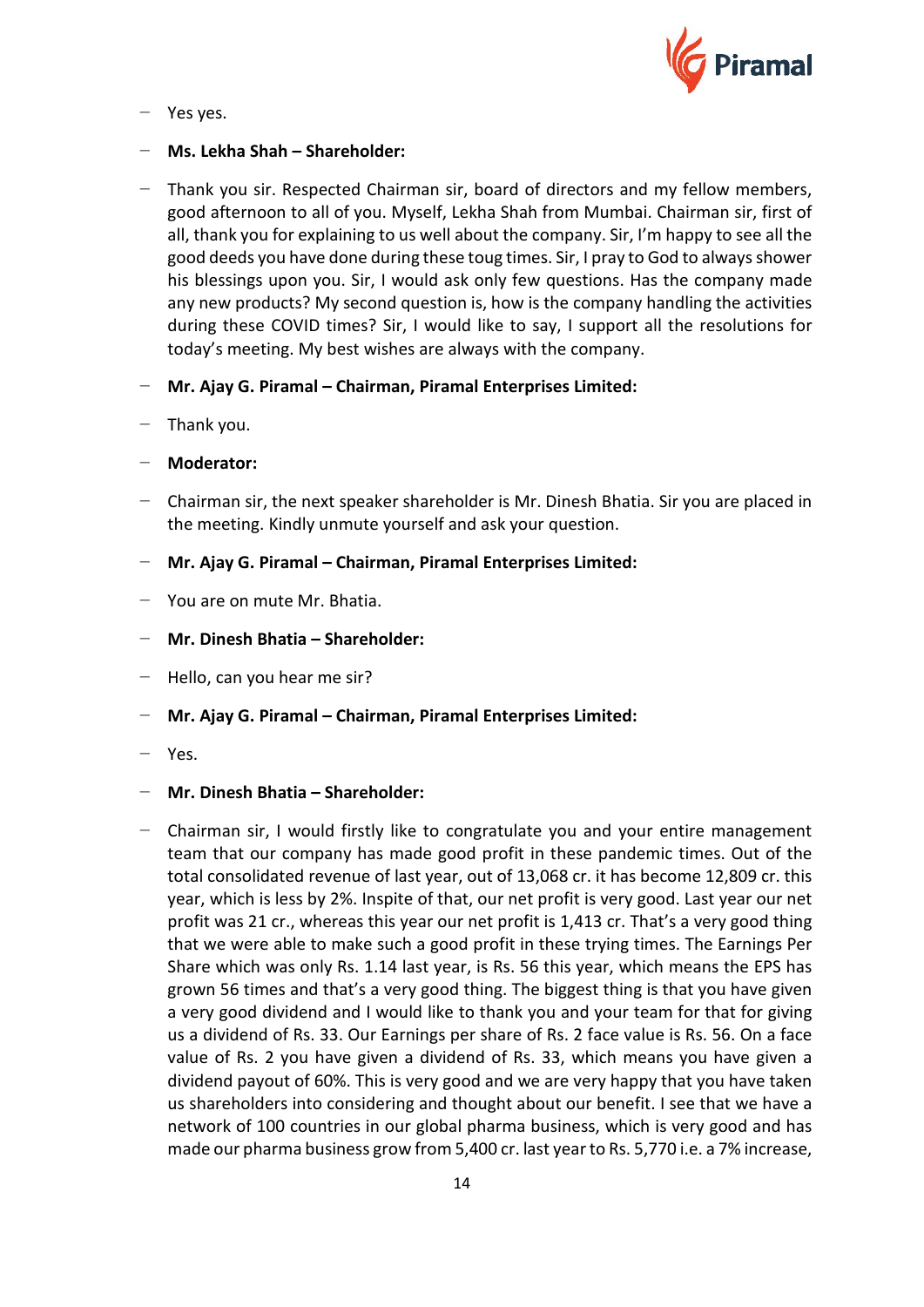

which is very good. I want to know what is our earnings and our outgoings in our foreign exchange. It would be great if you could enlighten us on that. You said that 85% of our pharma business is foreign and that's a very good thing. We are happy to note that our company is not only into the reality and finance business, but our original business of pharmaceuticals is also doing well, that's very good. I won't speak much. I support all your resolutions. I have one suggestion lastly. Our company acquired DHFL, but the shareholders are given NIL value. We have seen Ruchi Soya and other companies who have 4 shares per 100 shares held, i.e. 4%. You too could keep 4% shareholders. I read in the papers that an investor has sued the company for the same in the High Court. I believe that such a decision should be made. This way the retail shareholders of DHFL would be happy and even your court case would be resolved. I would request you to look into this. Can you tell us how much is the total investment of our company in DHFL and how much profit do we expect out of that? Thank you sir.

- − **Moderator:**
- − Chairman sir, the next speaker shareholder is Ms. Prakashini Shenoy. Ma'am you are placed in the meeting. Kindly unmute yourself and ask your question.
- − **Ms. Prakashini Shenoy – Shareholder:**
- − Hello, can you hear me sir?
- − **Mr. Ajay G. Piramal – Chairman, Piramal Enterprises Limited:**
- − Yes, we can hear you.
- − **Ms. Prakashini Shenoy – Shareholder:**
- − Yes sir. I'm Prakashini G. Shenoy from Mumbai. Respected Hon. Chairman Shri. Ajay Piramal ji, other dignitaries on the board and my fellow shareholders, good afternoon to all of you. I received the soft copy of the AGM report through email which is informative, colourful, transparent and contains all the information as per the corporate governance. I thank Mr. Singh ji, Karkera madam and Shinde sir for the same. I should not forget to thank them once again because of them I'm able to speak, because they have given me the link at the same time. Sir, the Chairman has given an excellent description about the company in his opening speech. I'm very much thankful to you sir. We are living in days where everything is unpredictable, including our existence. In such circumstances, running a company like Piramal is not a small thing. I appreciate that Chairman sir. I'm happy that the balance sheet is healthier compared to last 2 years inspite of COVID-19 during FY20-21. I'm also thankful to the board for recommending dividend at the rate of Rs. 33 for FY20-21 inspite of COVID-19. Sir, I have a few questions to ask. What is the roadmap for the next 2 years? What is the effect of COVID-19 on our company and what are its challenges? Do we come under the purview of GST? If yes, what are the rates? Is it uniform on all products or otherwise? Sir, I wish the company good luck for a bright future and pray to God that the profit of the company shall reach the peak in due course. Sir, I support all the resolutions put forth in today's meeting. Thank you Chairman sir.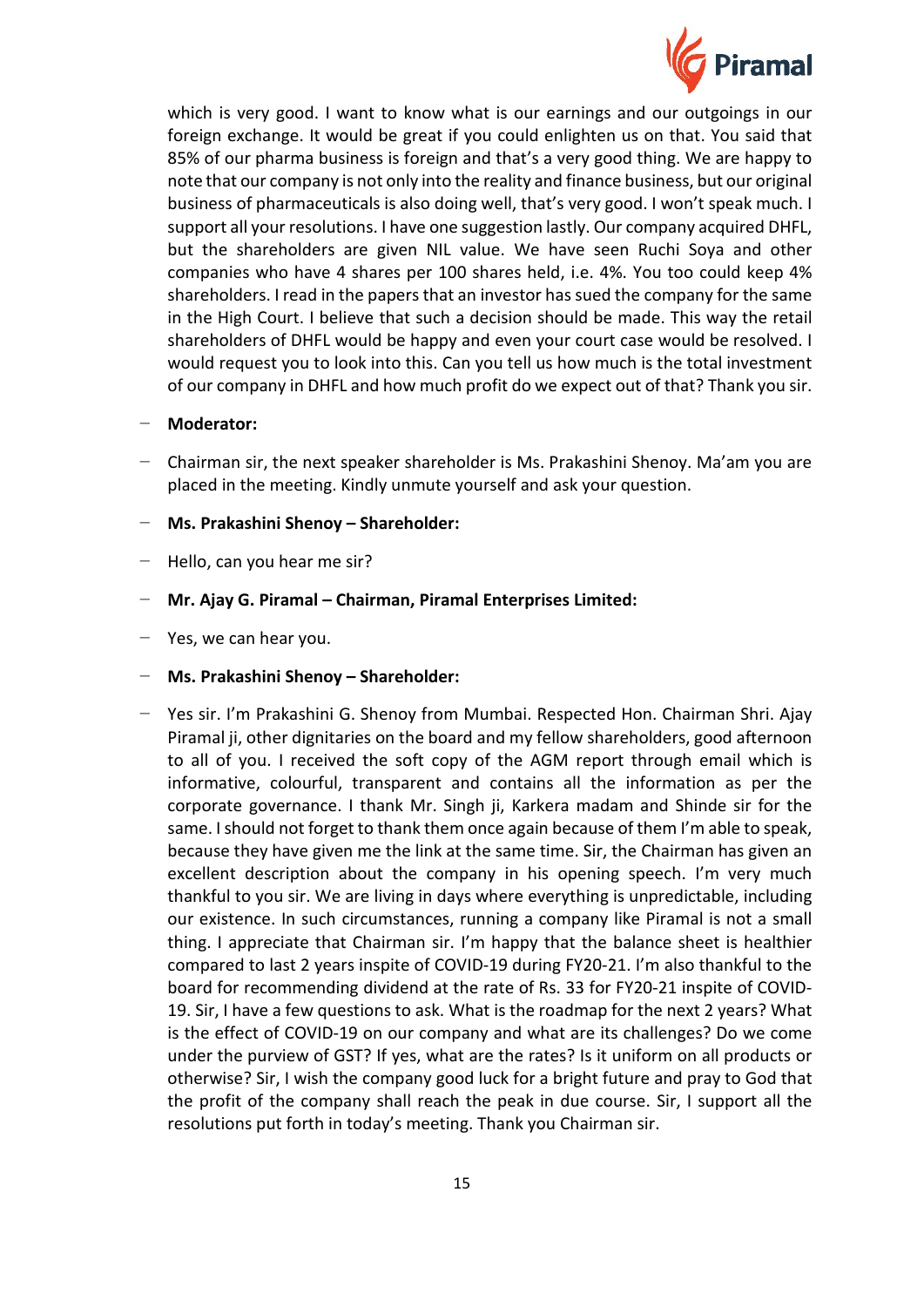

- − **Mr. Ajay G. Piramal – Chairman, Piramal Enterprises Limited:**
- − Thank you.
- − **Moderator:**
- − Chairman sir, the next speaker shareholder is Mr. Arun Kumar Boppana. Sir, you are place in the meeting. Kindly unmute yourself and ask your question.
- − **Mr. Arun Kumar Boppana – Shareholder:**
- − Good afternoon to all. My maiden participation in Piramal AGM. I'm very happy to see Mr. Ramadorai here after a long time. Good afternoon Mr. Ramadorai. My question sir – What is Piramal's interest and foray into Transdermal drug delivery through skin for cancer palliative therapy, Alzheimer's and nicotine patches? Are you interested in your own technology, Green Field or any joint venture? I believe I can help you in this if you're interested. US owns the top spot in innovation, China continues its dominance in raw materials. Intermediates from India is welcome, reduction on dependence in China is welcome for India, what is Piramal's strategy in this? Patent's profits are interlinked. Increase of patents during the pandemic, what is the future forecast for 5 years? The world population is expected to be 10 billion by 2050, we need more innovation, more medicines. What is Piramal's budget and aim for that? And lastly sir, I would like to remind on this Transdermal therapy. If you're interested, I believe I can help you. In conclusion, stay committed to your decisions and stay flexible in approach. Our prime purpose in life is to help others. I wish you all the best. Thank you.
- − **Mr. Ajay G. Piramal – Chairman, Piramal Enterprises Limited:**
- − Thank you.
- − **Moderator:**
- − Chairman sir, our last speaker shareholder is Mr. Abhishek Kalra. Sir, you are placed in the meeting. Kindly unmute yourself and ask your question.
- − **Mr. Ajay G. Piramal – Chairman, Piramal Enterprises Limited:**
- − You're on mute, I think.
- − **Mr. Abhishek Kalra – Shareholder:**
- − Can you hear me sir now? Am I audible?
- − **Mr. Ajay G. Piramal – Chairman, Piramal Enterprises Limited:**
- − Yeah.
- − **Mr. Abhishek Kalra – Shareholder:**
- − Sir, I'm Abhishek, I'm a shareholder of the company. By DP id is IN301637 and Client id is 41359155. First of all, I congratulate the management on the eve of the  $74<sup>th</sup>$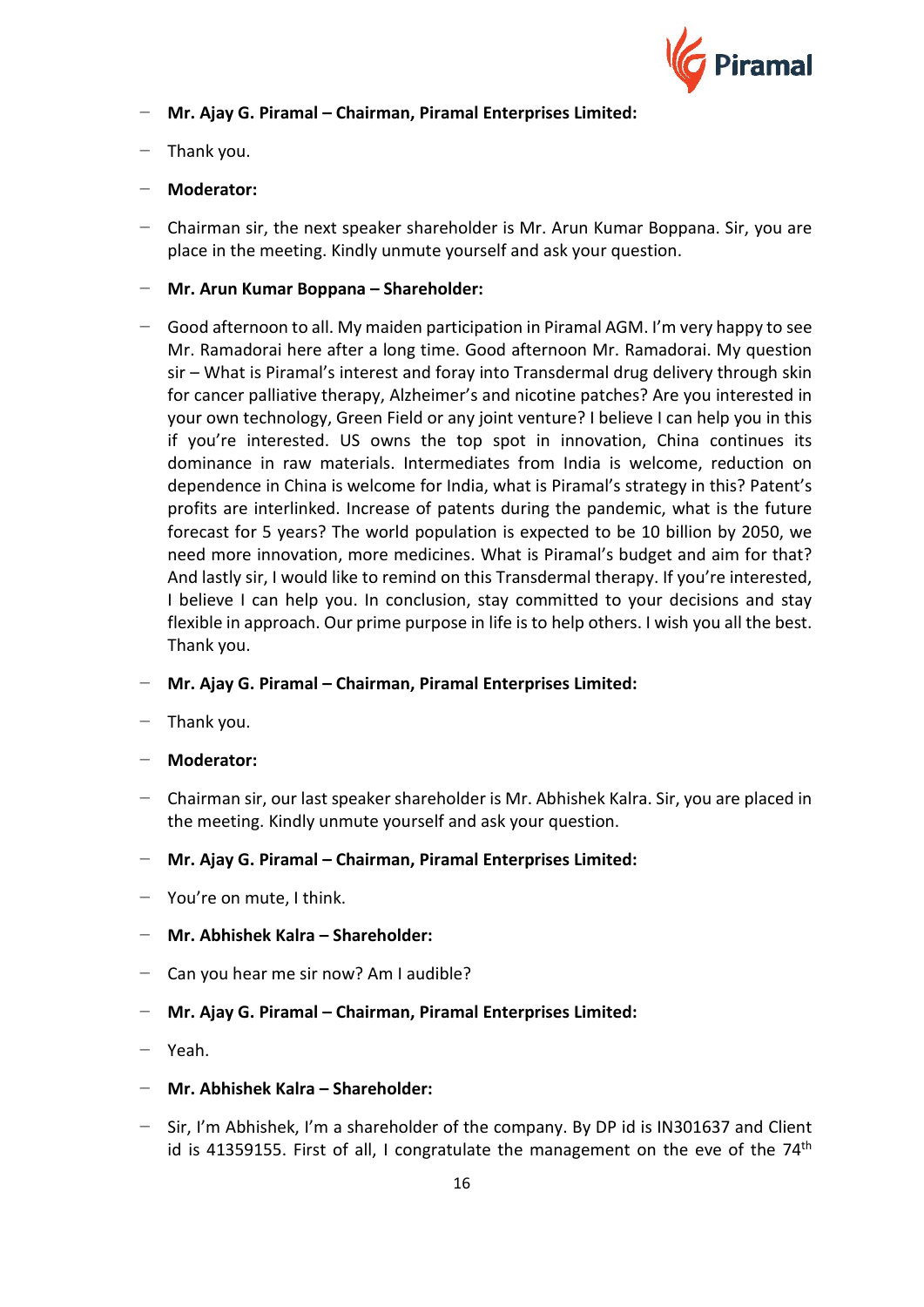

Annual General Meeting. Sir, trust all is well with you and your family in this challenging situation. Our company deserves much more respect than the current market cap. After completing more than a decade of successful operations, profitability and dividend history and becoming one of the strongest brand in our respective industry segment. Sir, we are long term shareholders of the company and we seek the following clarifications from you sir. The company is... most of my questions are sent through email sir. In the restriction of time, I will not repeat the same questions again for this particular Annual General Meeting. The company has diversified into various sectors. Why should we not demerge? Our company should demerge and we should reward the minority shareholders, this is the point of view of most of the shareholders in the investor fraternity. Sir, I would request the management to kindly take a call. Heavy cash reserves are there. So, do we have any Capex plans in the coming future, I would like to know from you sir. When the company has heavy reserves, why are you going for a market borrowing with NCD? Bonus shares are overdue sir. So we request the management to kindly consider, and we hope the management will be considering the bonus shares in the 75<sup>th</sup> year, the Diamond Jubilee year. I request the management for a special dividend to be announced for the shareholders as we are marching towards the 75<sup>th</sup> year i.e. the Diamond Jubilee year. So the management should take a call for bonus. I hope that the management would do so. And, steps taken by the company to reduce the other expenses, legal professional charges and audit fees... Sir, myself and my team are running a legal firm in Chennai. We would request the management to kindly enrol our firm in the legal empanelment of the company. We would be glad to extend our services for any required understanding. Nothing much to ask sir. Regarding the CSR part, our company is doing a very good amount of CSR. We really appreciate the amount of CSR our company is participating in. I would request the management to dedicate as much CSR towards the COVID-19 pandemic so that the world can come out... and we can save people from the third, fourth and upcoming waves and the world can come out of this deadly disease. I would also request the management to kindly dedicate some funds towards the investor fraternity from the part of CSR. Investors who have been affected by COVID or their family members... after checking their credentials, if they are really eligible, the management can take a call in setting the CSR to the investor fraternity. Nothing much to ask sir. We thank the Company Secretary Mr. Bipin Singh and his team for all the efforts in bringing and connecting the investors on this virtual platform, and making this 74<sup>th</sup> Annual General Meeting a grand success. Hope that in the 75<sup>th</sup> year the Chairman sir will give the investors hope in the company and definitely declare a bonus from the management. We also thank you for all your support to the investor fraternity what you have extended in the past year sir. Nothing much to add sir. I wish the company and the board of directors great success and prosperity in the future. Thank you for giving me the opportunity sir.

#### − **Mr. Ajay G. Piramal – Chairman, Piramal Enterprises Limited:**

- − Thank you. Now I'll try and answer all the questions that you have raised.
- − Ms. Patel and Mr. Santosh Saraf, Mr. Shailesh Madevia, Aspi, Mr. Dinesh Bhatia, Ms. Prakashini Shenoy, Mr. Arun Kumar Boppana and Abhishek Kalra, thank you very much for the interest that you have taken in these difficult times. I really appreciate it. I must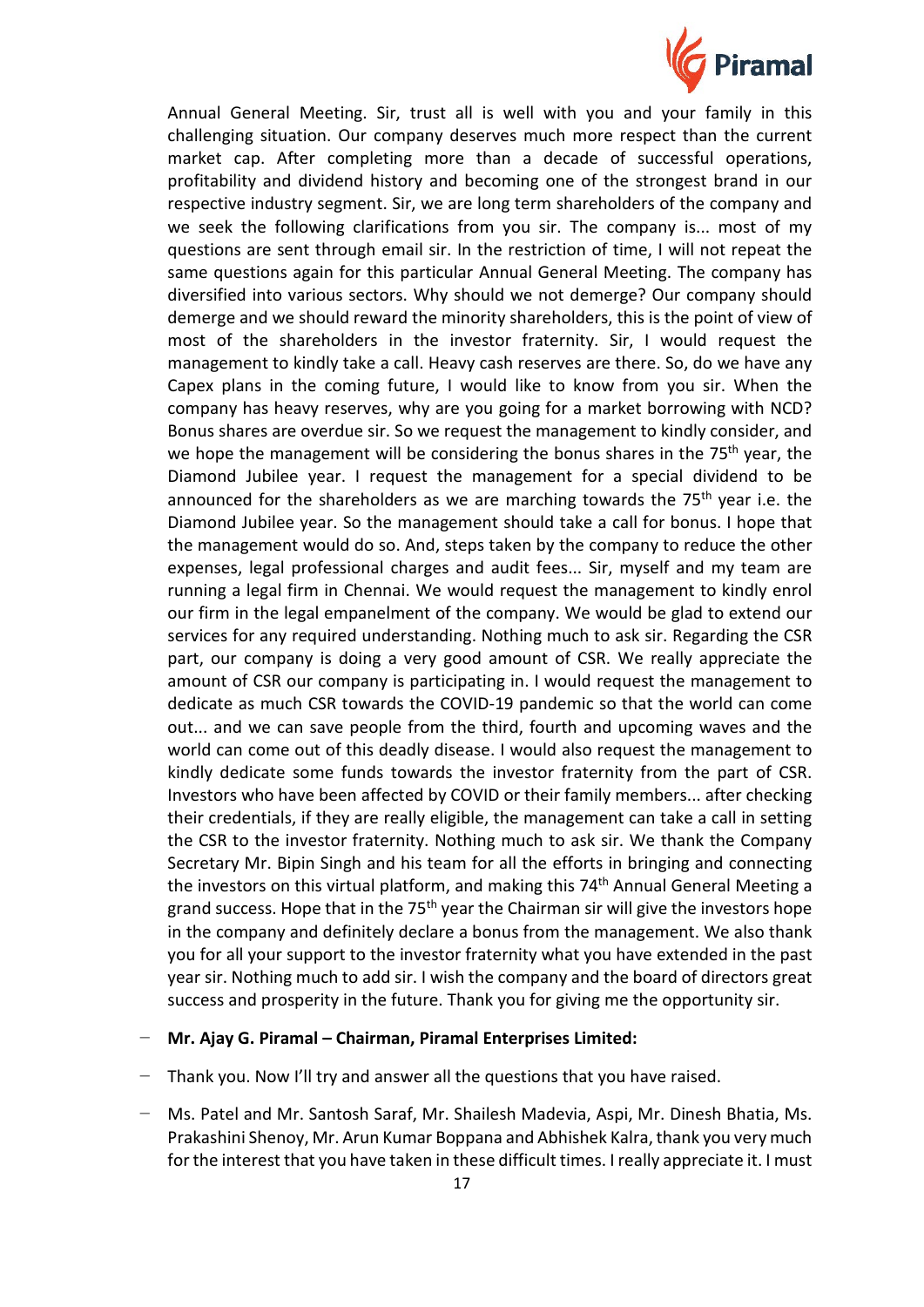

say that I miss meeting you'll personally, but this an odd time. Hopefully things will be better and next year we should all be together meeting each other.

- − Ms. Patel, you raised a question about subsidiaries, should we reduce subsidiaries? We are constantly looking out because of simplification, but sometimes we do need them. And as and when ewe can use them and optimise them, we will do that. So thank you very much for that. The medicines you wanted to talk about in terms of phosphorous and all, I'll keep it in mind. But as you know, there is a much larger picture that we have to keep in mind. I also appreciate all the other appreciation that you've done for us. Thank you very much.
- − Mr. Saraf, there were few question on the demerger. I think I answered that when I actually addressed you'll today in the Chairman's statement, to say that, we are waiting for the completion of the DHFL process. As you know, the DHFL process... merger has to be approved between DHFL and PCHFL, which will hopefully be done in the near future. After that we will come out with a plan for demerger. But I can still say that it will be in the near to the medium term. You also commented or asked about the buyback. For the buyback, we do not have immediate plans because as you know, we are a growing company. DHFL itself actually significantly increases our size, and therefore buyback at the appropriate time we would consider. I think some of you also asked about future plans. I have addressed those future plans in my Chairman's statement. As I said, we'll be in two different businesses – One in financial services and the other is the pharmaceutical space. In both these spaces we have opportunities to grow, both organically, as well as through inorganic means.
- − I think there were a few questions on DHFL minority shareholders, and why the value of those shares is zero? Let me tell you that this whole DHFL process, it's the first process which was run. There was an amendment made to the Canker C code and the RBI. This is the first process which is run with an RBI direction. And the terms that were given to us by the Committee of Creditors, by the administrator appointed by the RBI, is what we have followed. And this is a... delisting was there, because... please remember, that in this company, over a period of time, there was a lot of erosion of value. In fact, there has been no value which is there. Even the creditors or people who have lent money, who come up above equity shareholders, are not getting their full amount. So I'm sorry to say, this was something which was not... it was beyond us and therefore it's not an issue that I can talk on.
- On the other hand, I think Aspi you raised a question about delisting and why it was not known. It has been continuously communicated to everybody by all the authorities that it will be delisted, the shares have no value. I'm surprised that such a knowledgeable shareholder, as you also, did not get access to it. But it fact is, it has been continuously told that there will be no value and at the time of delisting there will be zero value.
- − Mr. Mahadevia, you've asked quite a few questions, but first of all, I again thank you for all the comments that you've made. As I said, the demerger timeframe I have already told you about. In the CDMO business we have, we have two parts of the CDMO business. One is that we do make products and we offer services which are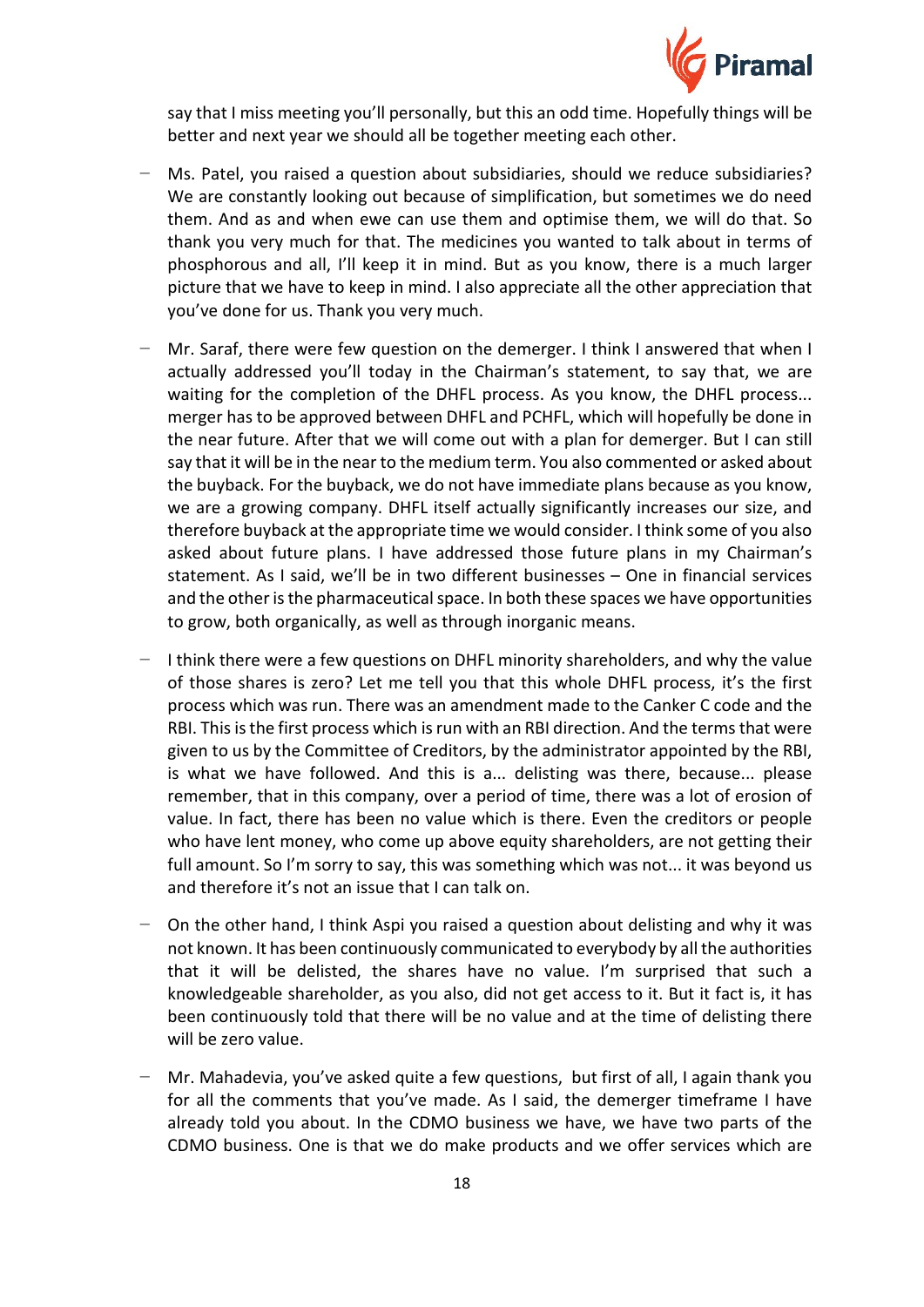

bespoke according to what our customers want. So, our customers are all customers who are global customers. They could be large pharma, they could be emerging biotech firms which we serve. Besides that, we also have some of our own products as well. The JV with Allergan is one of its type. It's been going on for many years. We are the No. 1 company... our JV in India, in the space of ophthalmology for several years now. And if there are opportunities, we'll for them in the future as well. The quarterly results, the board meeting has not yet taken place. Therefore I'm not in a position today to announce the quarterly results, otherwise I would have been happy to do that. We do not have... whatever the number of employees that we have stated in the balance sheet and the Annual Report, that is what it is. In our pharma business, coming to the exports, almost 95% of our revenue is from outside of India. We have plants both outside India which supply to the global companies, as well as in India. As far as DHFL is concerned, I'm going to talk about the whole process of DHFL. The DHFL process, it was approved by the NCLT on the  $7<sup>th</sup>$  of June this year. Now we have 90 days to complete all the formalities of the process. That process is going on at the time. So we should expect completion somewhere in this quarter, July to September of this year.

- − I wanted to just share a little bit about how we look at dividend and our dividend distribution policy. Aspi, I'm answering your question in that. We have said so publicly and for many years, that we will distribute between 30-40% of consolidated profit of the company every year, and that's what we have been doing. This is in line with that this year. In fact, what happened is, last year, because of the uncertainty of COVID, we had significantly reduced the dividend, and therefore to some extent, we have tried to compensate for the less dividend that we did last year and did an increased dividend this year. It was only keeping in mind the small shareholders that many of them had approached us, that we have looked at this.
- − Mrs. Lekha Shah, the new products we have introduced, we have given a list of new products which are there in the Annual Report. Kindly refer to that.
- − Mr. Bhatia, I think I spoke to you about the foreign exchange earnings that we have got.
- − Ms. Prakashini, we have explained the details. COVID-19 had some effect on the business, but not significantly. As you can see in the results, it was a lot of effort that our management team took to see that we can still meet the results. So I just wanted to appreciate the effort that the team put up in India and across the world, to see that they can deliver the results. GST, we have 18% standard, on certain products of medicines it is lower.
- − Mr. Boppana, I want to welcome you for your first meeting with us. Now we do not do basic research anymore. We used to do that a few years ago, but we found that the cost of doing research here and the benefits were not commensurate. In fact, in India we still need to do basic drug discovery. So we are not doing that. And therefore, as far as even whether it is in the Transdermal drug delivery area, I'm sorry, that's not our area of focus. We do innovations as far as APIs are concerned and continue in that space.